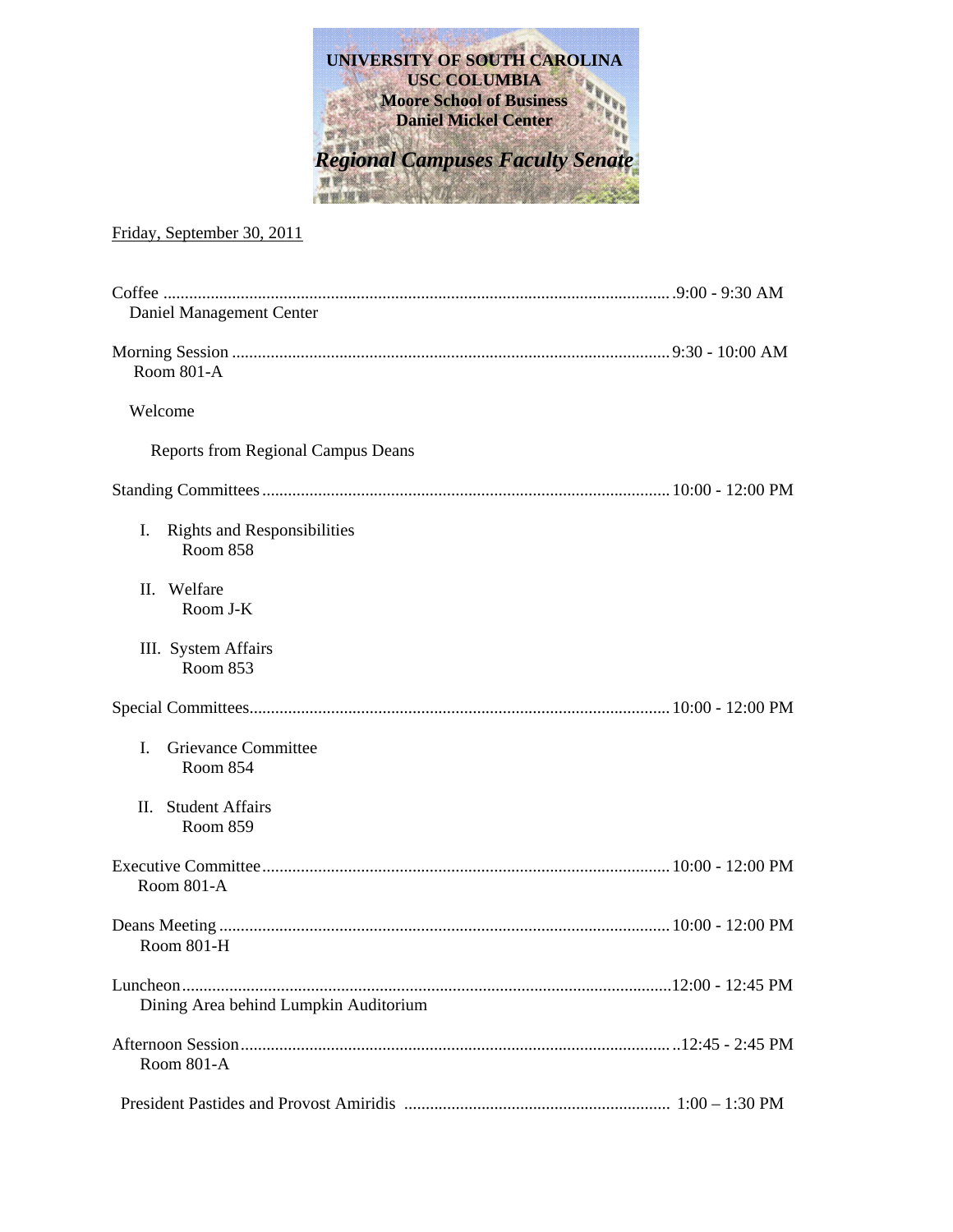# **AGENDA**

- I. Call To Order
- II. Correction/Approval of Minutes: April 22, 2011 USC Salkehatchie
- III. Reports from Standing Committees
	- A. Rights and Responsibilities Professor Danny Faulkner
	- B. Welfare Professor Christopher Bundrick
	- C. System Affairs Professor Carmela Gottesman
- IV. Executive Committee Professor Sarah Miller
- V. Reports from Special Committees
	- A. Committee on Libraries Professor Maureen Anderson
	- B. Committee on Curricula and Courses Professor Robert Castleberry
	- C. Committee on Faculty Welfare Professor Pearl Fernandes
	- D. Faculty-Board of Trustees Liaison Committee Professor Sarah Miller
	- E. Regional Campuses Research and Productive Scholarship Committee Professor Patrick Saucier
	- F Regional Campuses Academic Advisory Council Professor Sarah Miller
	- G. Other Committees
		- 1. Conflict of Interest Committee Professor Noni Bohonak
- VI. Unfinished Business
- VII. New Business
- VIII. Announcements
- IX. Adjournment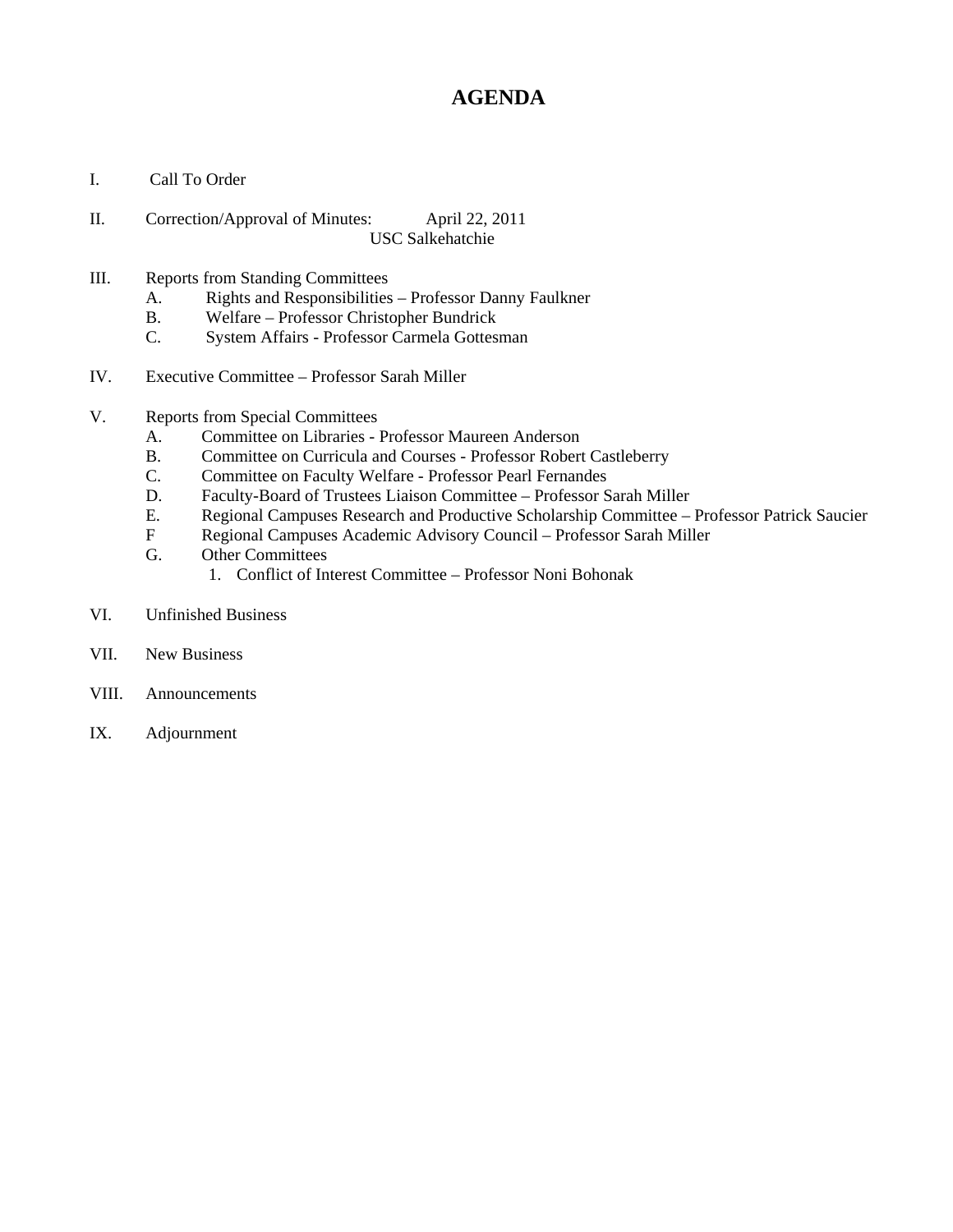UNIVERSITY OF SOUTH CAROLINA Regional Campuses Faculty Senate USC Columbia Friday, Sept. 30, 2011 Morning Session

**Sarah Miller, Salkehatchie** called the meeting to order at approximately 9:30 am.

**Sarah Miller:** Welcome to Regional Campuses Faculty Senate, our first of the year. If you'll look at our agenda this morning you see that it's a little different than normal. We are having the reports from our campus deans this morning since President Pastides can't be with until this afternoon at 1:00. So we'll go ahead and get started and first we have the report from Vice Provost and Executive Dean of Extended University.

**Chris Plyler:** Thank you Madam Chair. Welcome everyone to Columbia and welcome returning and new senators to the first of four meetings of the Regional Campuses Senate during the 2011 – '12 academic year.

We've got a lot going on at the beginning of the semester as always; I'm sure you're feeling it. But in Columbia there's quite a lot going on, and I hope not to preempt the President's remarks this afternoon but there's some things we need to discuss about those new initiatives and I just want everyone to be aware and tuned in, and hopefully to have some good questions of him at 2:00.

We have been very fortunate to continue to hire outstanding faculty into the regional faculty ranks, and I wanted to mention them individually, so you'd be aware of who is where. I'm really impressed with our 2011-2012 additions. Some of them may be here; I know I saw Samantha earlier.

2011-2012 RC New Faculty

EXTENDED UNIVERSITY

Dawson Jones

PhD candidate in the English Dept. here at USC

LANCASTER

Nicholas Guittar

Sociology - Assistant Professor

Ph.D. / University of Central Florida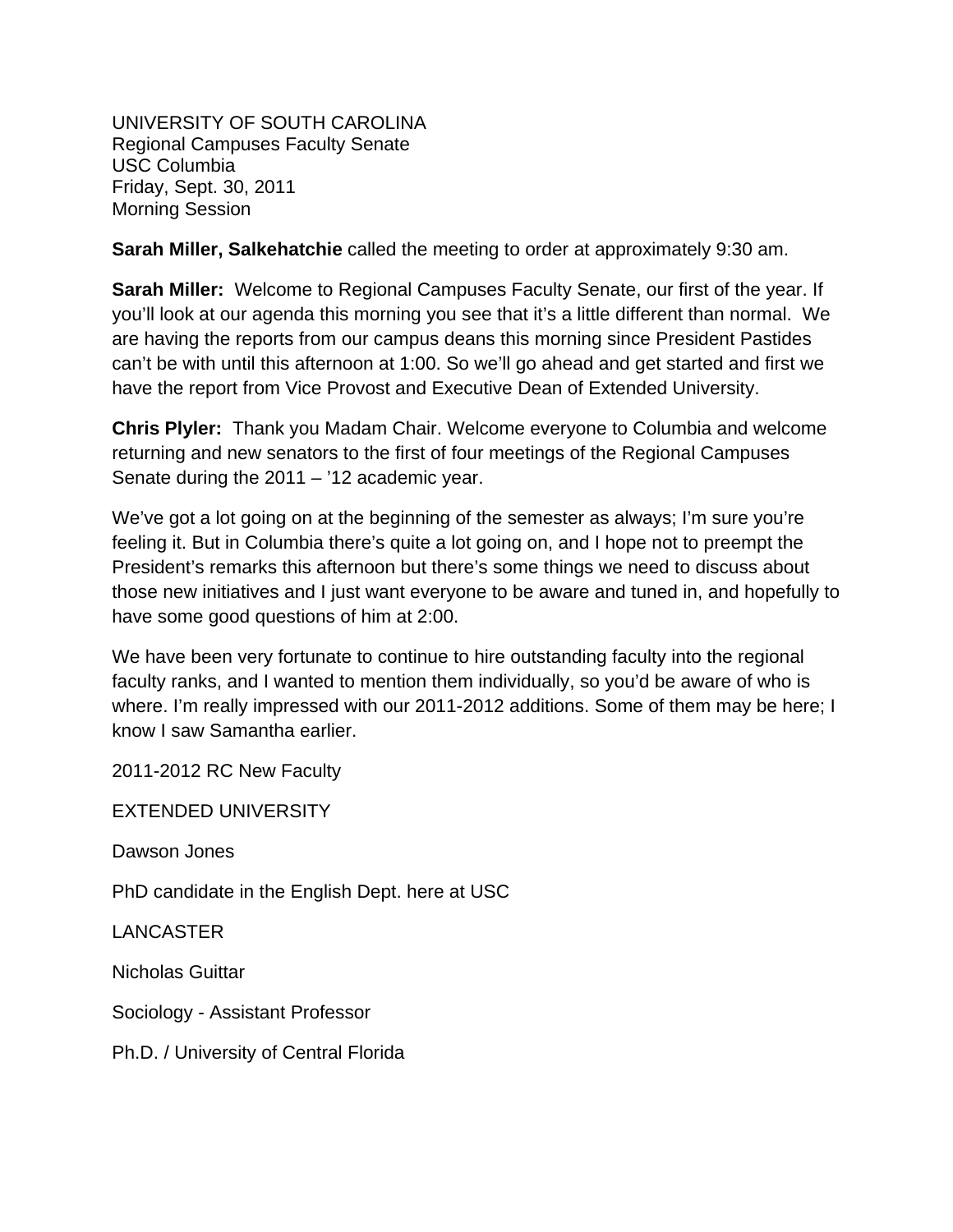Ernest Jenkins History - Instructor Ph.D. / University of Kansas Dana Lawrence English - Instructor / Director of USCL Writing Center Ph.D. / Texas A&M University Babette Protz Criminal Justice - Instructor MS / UNC Charlotte (currently in doctoral program) Michael Bonner PhD - History (2006) University of California, Riverside **SALKEHATCHIE** Ajanta Roy **Mathematics** Assistant Professor Bengal Engineering & Science University, India Coming from: Instructor at Northern Arizona University Li Cai **Chemistry** Assistant Professor Ohio state University SUMTER Carolina Arias Instructor of Spanish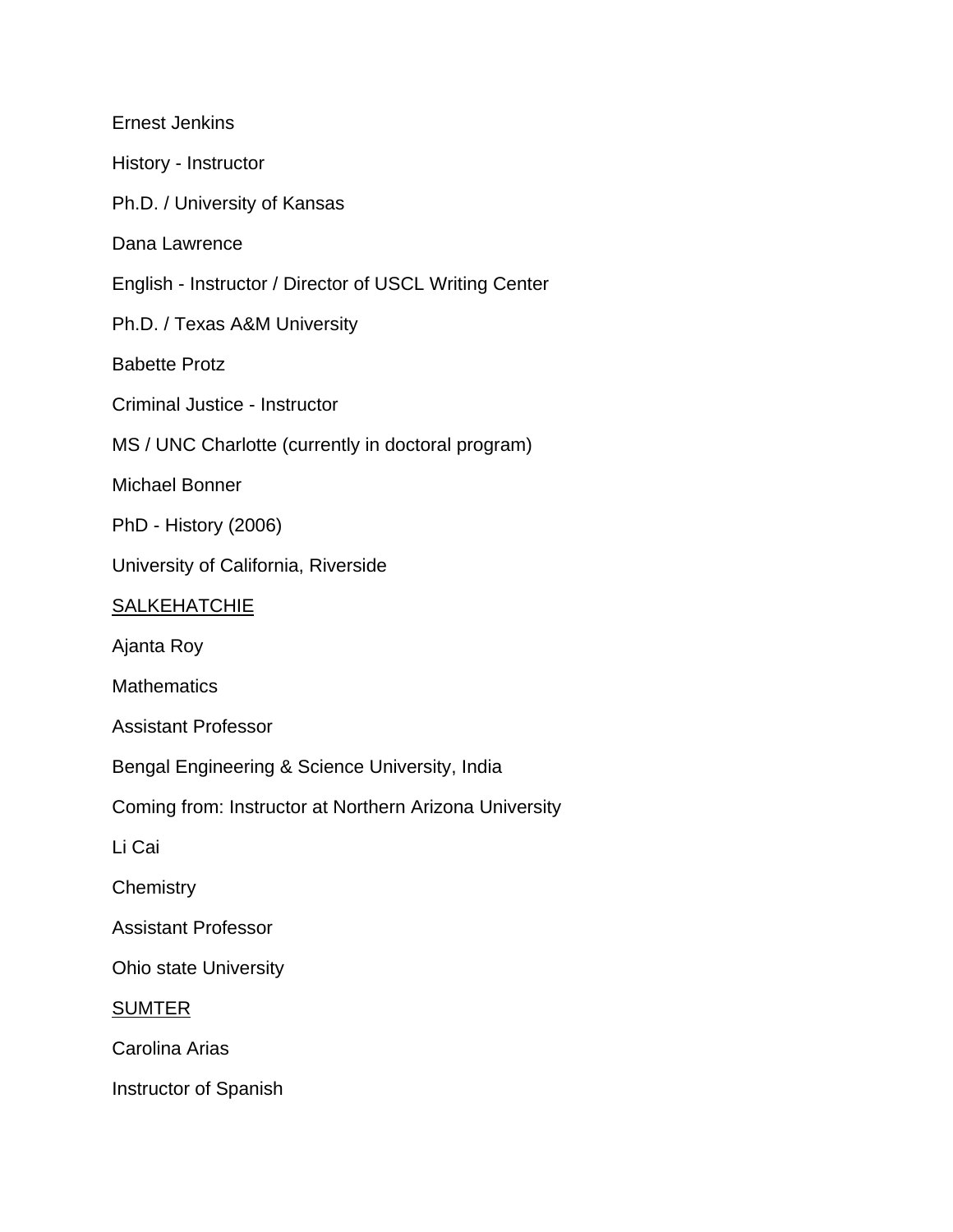MA, Spanish, USC Columbia, 2010

Jason Burns

Instructor of Mathematics

Ph.D., MIT, June 2007

Melissa E. Makala

Instructor or English

Ph.D, English, USC Columbia, 2007

Kerry M. McLoughlin

Instructor of Sociology

MA Sociology, USC Columbia, 1999

UNION

Samantha Hauptman

Sociology

Assistant Professor

Ph.D., University of South Carolina

We welcome all of them, and look forward to working with you this year and the many years ahead, and hope that you will take a moment today at lunch to get to know Samantha at least and if there are others here whose names I don't recognize, please display your name tags prominently.

I also want to congratulate our newly tenured and/or promoted faculty from last year:

## USC Lancaster

Dr. Stephen Criswell – tenure with promotion to Associate Professor (English)

## USC Salkehatchie

Dr. Carmela Gottesman – tenure with promotion to Associate Professor (Psychology)

## USC Sumter

Dr. Terry Smith – promotion to Professor (Business Management)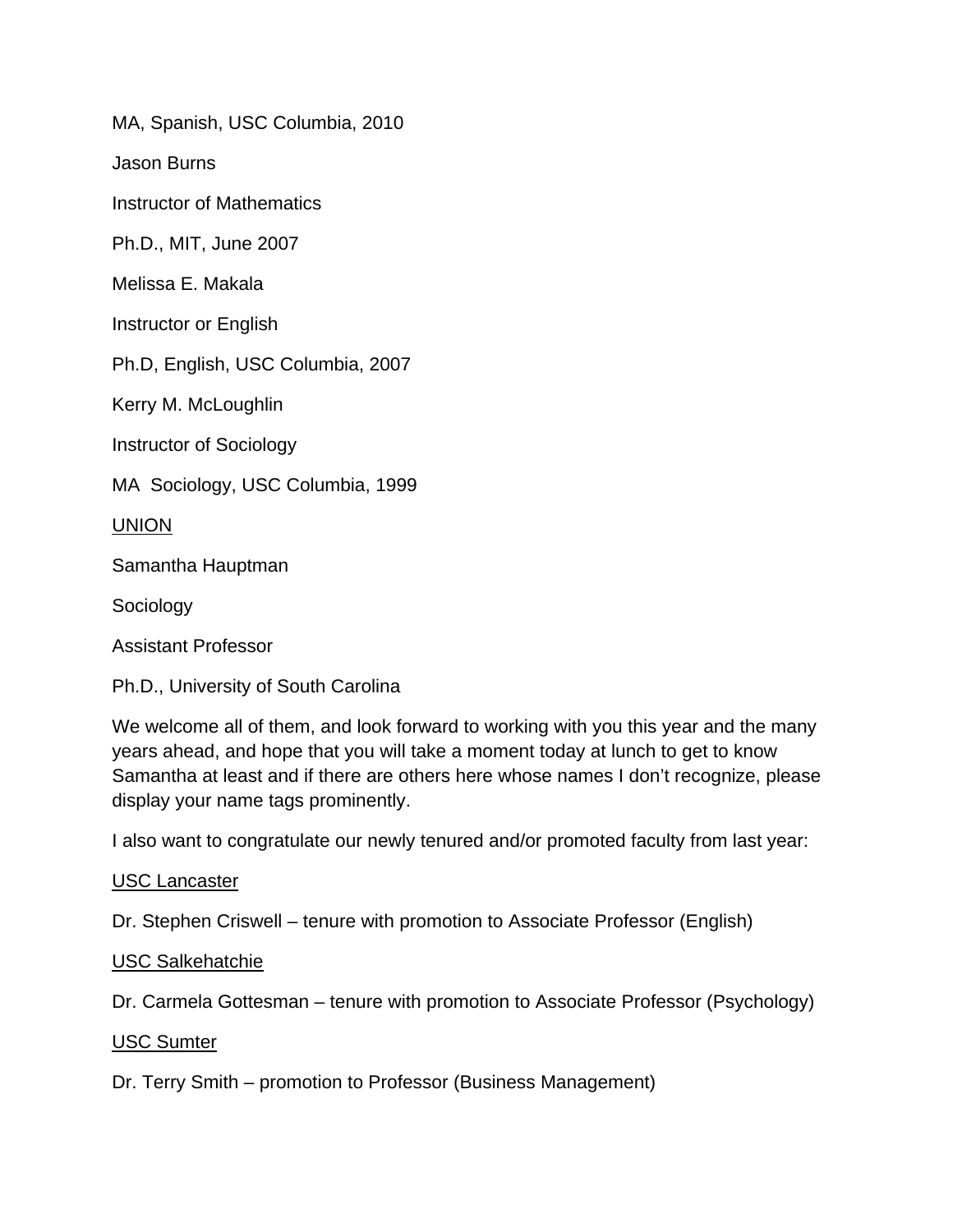Dr. Pearl Fernandes – promotion to Professor (Biology)

Dr. Rebecca Hillman – tenure with promotion to Associate Professor (Mathematics)

Dr. Rigoberto Florez – tenure with promotion to Associate Professor (Mathematics)

And at USC Union, finally we have some tenured faculty at USC Union and that's something to be happy about. (Applause).

Dr. Avery Fouts – tenure with Promotion to Associate Professor (Philosophy/Religion)

Dr. Denise Shaw – tenure with promotion to Associate Professor (English)

I certainly want to congratulate all of them. Best wishes moving forward, and best wishes mentoring some of the younger faculty in the tenure track as we move forward at all campuses; I think that's so important. I think these workshops have been productive and positive—I hope—and you'll see more of those as we move forward.

In accordance with the Regional Campuses Faculty Manual, as Vice Provost, I'm charged with reporting the frequency of agreement between Vice Provost and Provost, and the Provost and President in our tenure and promotion recommendations. So let the record show that the Provost agreed with the Vice Provost of System Affairs and Dean for Extended University on 100% of the tenure files sent forward. That was a pretty large crop, so that's a little unusual, but a happy unusual, so I was delighted with that. The Provost also agreed with the Vice Provost on 100% of the Promotion files sent forward. The President agreed with the Provost on 100% of the tenure files sent forward, and the President agreed with the Provost on 100% of the Promotion files sent forward. So, again, congratulations to our faculty members on their successful applications for tenure and promotion.

I mentioned some University Initiatives underway, in the mill here in Columbia and across our system, in response to the Governor's call earlier in the year for a reexamination of accountability in higher education, we are considering a report, or deliberating on a report, called the accountability– based funding report. There has been quite a bit of discussion among the public University Presidents statewide in cooperation with the CHE on ways to create a new and more effective means of appropriating state monies—what little there is to appropriate these days--to public universities. You've probably heard President Pastides mention that we're down now to about 8 and half percent of state appropriations coming into our budget—8 percent of our total budget being from the state--which is a meager, meager amount compared to even 20 years ago. The formula as we know it today is confusing and not very well understood across the board. Maybe one or two people who devised the formula, ten or fifteen years ago understand it, but the administrations and those who are working with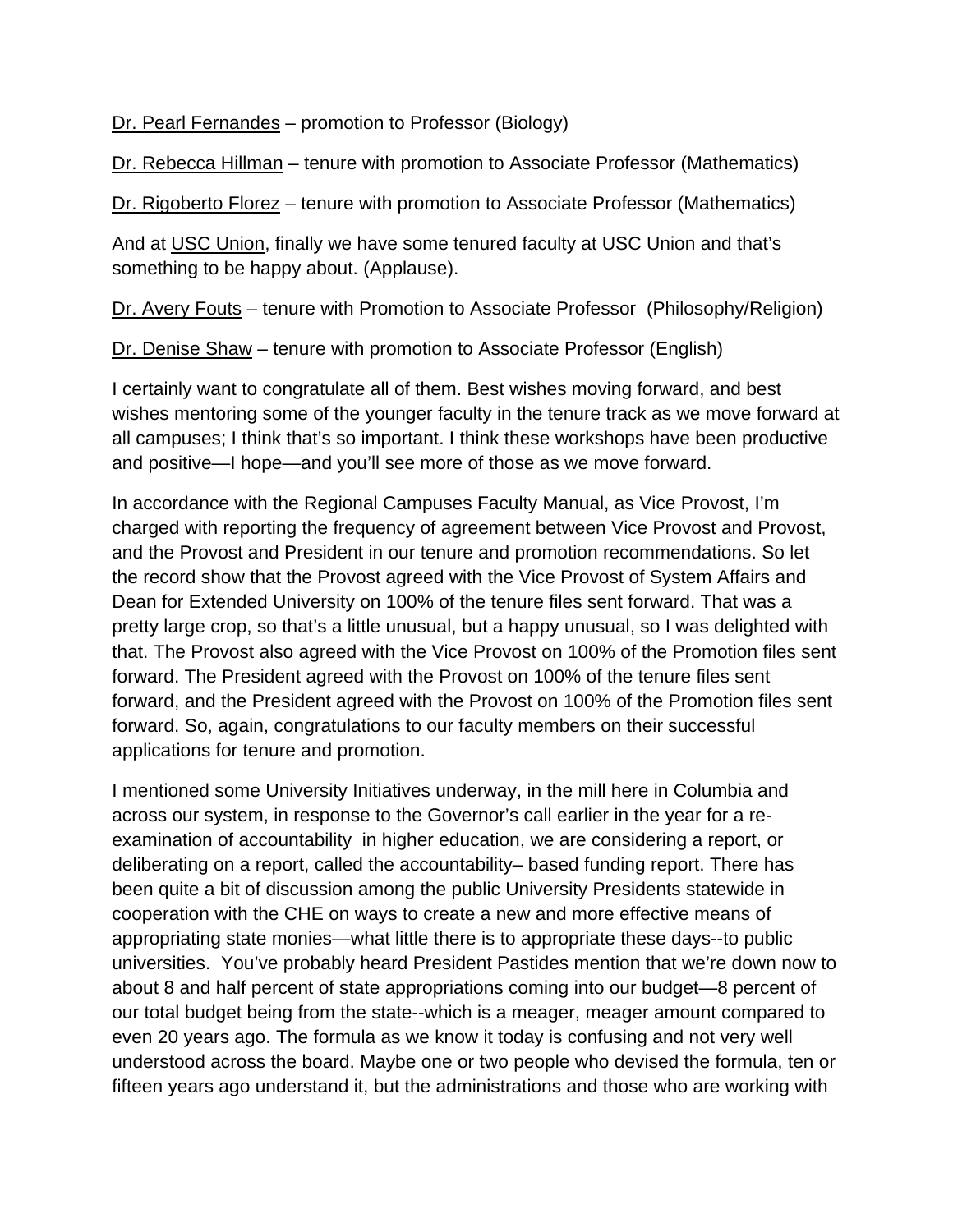it on a daily basis do not understand the current formula. And they're sort of in a quandary as to where to go. There is broad agreement that change is needed, but there is little agreement on how it might be accomplished, because we have so much variance in the kinds of universities receiving state appropriations. Any changes that will require funding, will require new funding, new money, and that has not happened recently, and will not happen, as we perceive the future. So we're sort of at a standstill on that matter. We've got some parity issues even within the system that are serious, that need addressing, and I'm not sure there's going to be a whole lot of movement on this that will satisfy those needs this year and maybe for the next several years. But, I don't want to be a pessimist about it, there's always hope, but we are in a difficult period as we all know.

The University is a lead participant in this discussion and is engaging in a new initiative in an effort to improve efficiencies and quality across the System.

So, with accountability is going to come a more visual recognition of the progress we are making. And the Provost has charged us, as Vice Provosts, working with him over the summer to begin to develop something called an Academic Dashboard. While they're focused primarily on Columbia, we will also have a Dashboard.

There will be in that Dashboard, as part of our strategic planning effort, parameters, or metrics, that will be displayed beginning internally with the university for a while but later, in being as transparent as possible with the general public, on how accountable we can be--those metrics will be out front for everyone to see.

What are those metrics, beginning with Columbia, and us? There will be some variance because of the difference in missions, but some of those examples may be:

Enrollment.

Quality of incoming freshmen.

Freshman to sophomore retention rate.

The 6-year graduation rate. And they are looking at graduation rates for associate degree students as well. Our institutional mission is a little different; we have students who come to us for a semester, or a year, then want to go to Columbia, want to go to one of the senior institutions, want to go somewhere else. We have to make sure they're not going to penalize us because they leave earlier than we hoped they would leave.

Dual Enrollment as percent of total enrollment.

In terms of Faculty: Student/ faculty ratios.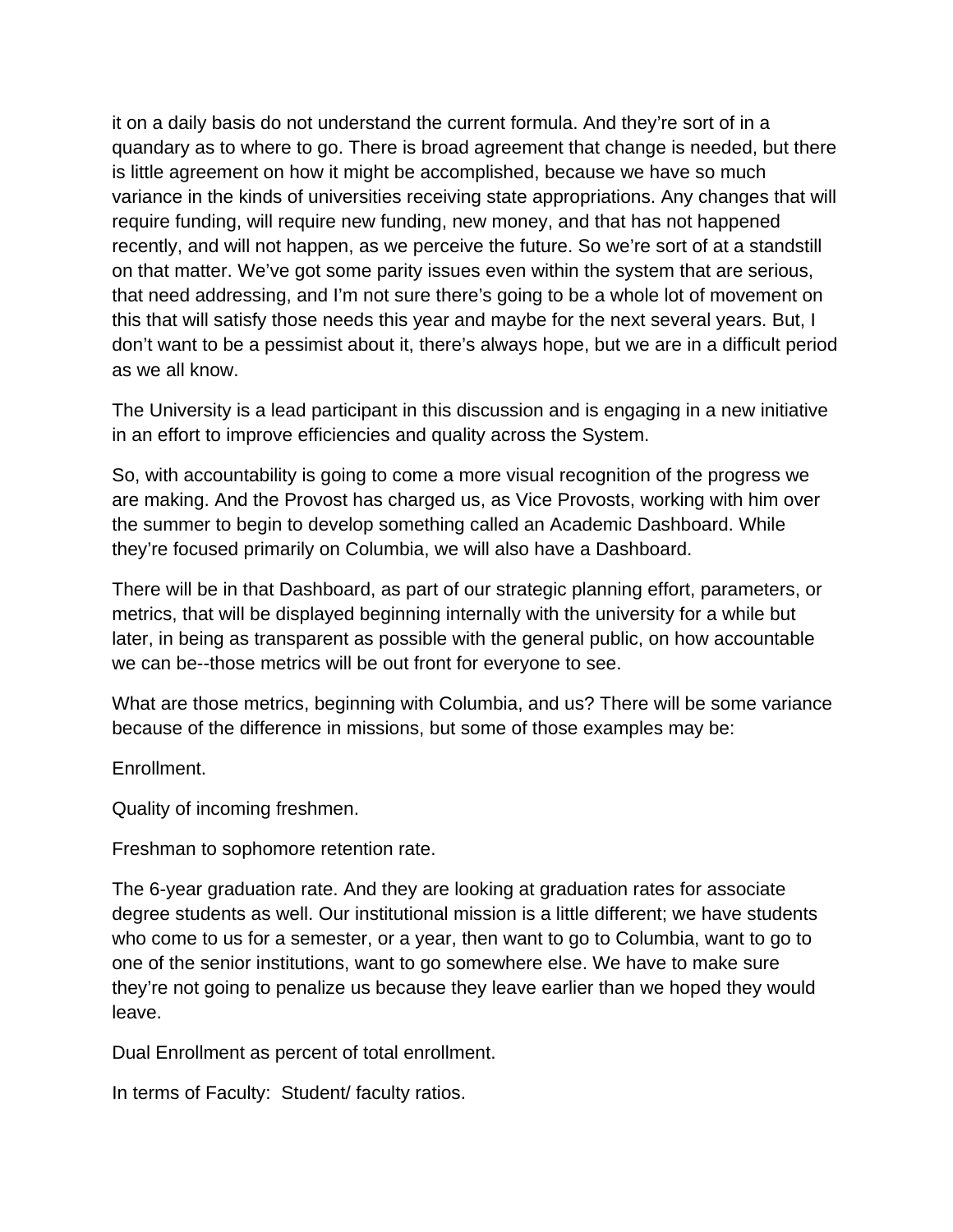#### Research expenditures.

National awards that faculty are receiving.

#### Regional awards.

In Columbia, Doctoral production—how many doctoral students are we graduating?

Graduation rates, again. Persistence to graduation within the system when starting on a regional campus.

Publications and presentations—most of the things that apply to the promotion and tenure criteria will be cited, even down to the creative activities that some of our faculty in the creative and performing arts are engaged in.

At any rate, this Academic Dashboard is something you're going to be hearing more about, and is begin developed as we speak, and hopefully will be applicable to what we do. So while we have all this information now, and always have had it, it will be charted, and it will be promoted as a visual for anyone who is interested to look at it, to satisfy this transparency – I wouldn't call it a directive, but that's pretty much what it is—both on the state and national levels.

Another initiative that's underway that I'm sure you have heard about is the Huron Study. The President certainly will spend some time talking about the Huron Study, Part Two. Because we had a Huron Study last year, you may recall, that spent most of its effort on the Columbia campus looking for efficiencies that might save money, and improve operations. And I think for the most part that was fairly successful. They are now moving into the realm of the system. So what are they going to be examining? And frankly they are right in the midst of it because the President has asked they report their recommendations to the Board of Trustees in December. So that's a pretty quick study, but they already had quite a bit of data at their disposal. And the idea, I think you'll hear the President say, is in this accountability called for by our General Assembly—some members of the General Assembly together, and others. We, as regional campuses, together, are in our own sector. But we are forgotten about as a sector. You know, when you read in the paper you'll see the comprehensive research institutions, you'll see the teaching campuses, you'll see the technical colleges sector. They don't mention our sector. I think the assumption is, well, they're part of Columbia, and we're sort of an afterthought. We're probably not even afterthought, we're not thought of, because we're not large enough in the scheme of things to be mentioned. I guess—I'm not going to assume why we're not thought of, but the President is concerned about that and he thinks that makes us more vulnerable. And we know over the last thirty years, some of you seasoned faculty—Dr. Faulkner—will recall we've had some twenty-something studies looking at the regional campuses with the question of, what good are they, what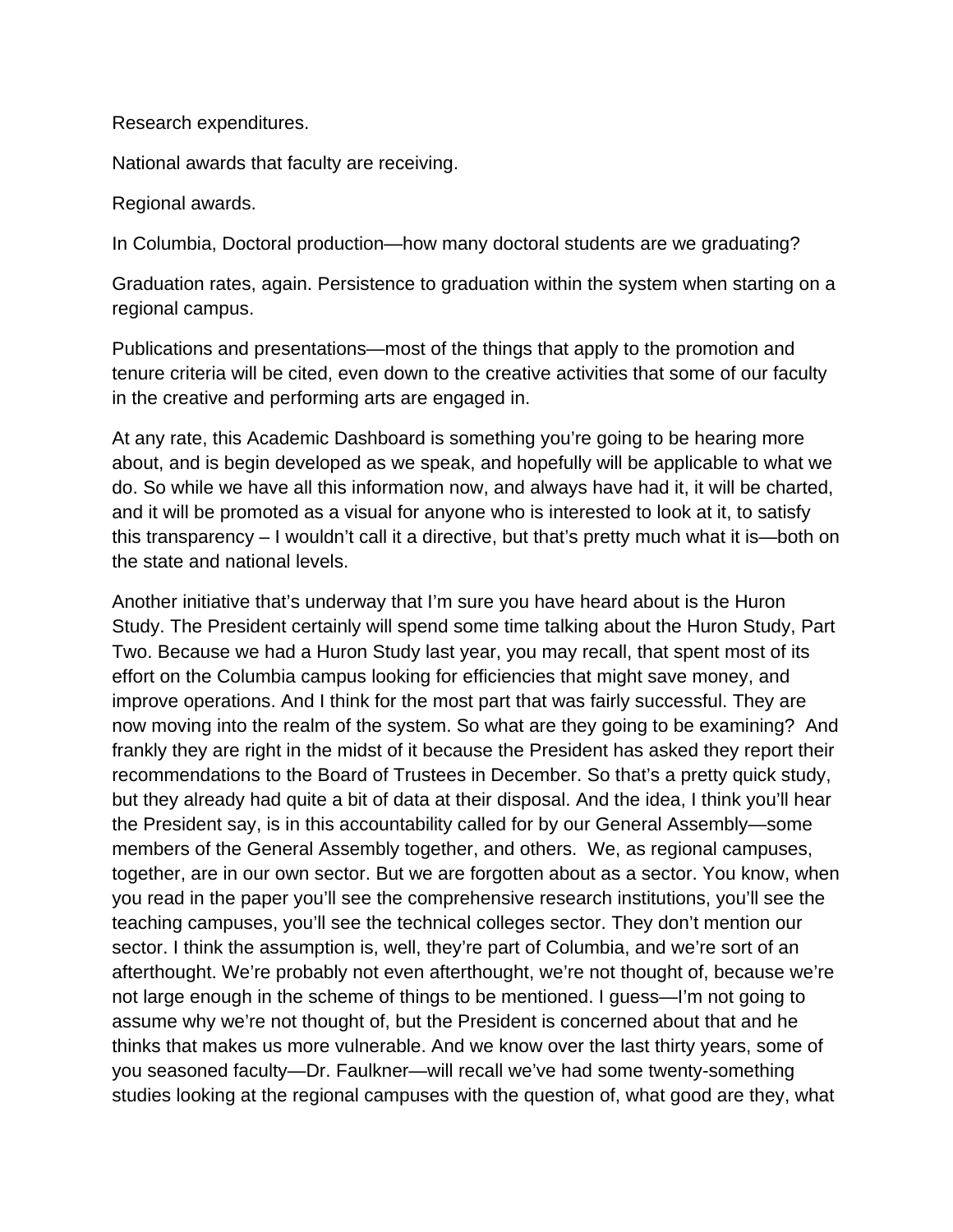do they do, why aren't they technical colleges? And the President's been here long enough to feel that, and has decided that we're vulnerable.

Apparently the Governor asked him a question, in the Salkehatchie service area—the county she's from is in the Salkehatchie service area, Bamberg County—why do we need Salkehatchie? Why isn't Salkehatchie a technical college? Which is a convenient question to ask when you have the resources to go away to school if you like. You have the resources to go to a liberal arts institution, a land-grant institution, which she did, and graduated. She wasn't place-bound, she had the means to go elsewhere. But if she didn't, and Salkehatchie hadn't been there, and been a liberal-arts grounded institution close to her, but there are close to her in that surrounding area three technical colleges, and so the idea is, doesn't a region need a choice?

I like the fact that the President's taken a pro-active choice here to have this study to fall back on, and to use in a pro-active way when responding to the Governor, which is going to delineate the differences more clearly, I hope, from what we do and what the technical college system does. The idea is to educate more South Carolinians, to provide more baccalaureate opportunities through our regional campuses, where they are needed. And I think this study will highlight the need for an exhaustive needs assessment in all of the regional campus communities, something that we really haven't done, to my knowledge, in a satisfactory way over time. There may be opportunities there that we're not taking advantage of. We can't be everything to everyone, and we certainly will not be able to offer the 180 and some-odd degree programs through Columbia, all of those on our campuses, but there are 6 or 7, or so, maybe even as many as ten that I think deserve some further exploration. So I hope the study will help encourage the need for a needs assessment in our six regional campuses communities.

The possibility of structuring or streamlining our organization is also going to be prominent in this study. The President likes Palmetto Programs; it's something that he sees as an answer for delivering these baccalaureate opportunities to the regional campuses—or more of them, I should say. That, combined with something called Back to Carolina, which you'll be hearing more about, which will feature one of our programs initially, and that's the Bachelor of Arts in Liberal Studies degree, in a distance delivery mode, in addition to the other interactive video mode and live mode that we offer. So we'll have a full choice, a wider choice for students to take advantage of that one degree. There are others that are needed, and I think you'll see the possibility of Palmetto Programs transforming now into something called Palmetto College, which really gives us a status that we've not had before. Not in any way to diminish the community identities of the campuses, the individual identities, but to structure them in a way where they can be treated as one of the senior campuses in addition to the other three. It's a concept that we were looking at when we thought of that back in 1999, we didn't think it would materialize quite this quickly. We thought that Palmetto Programs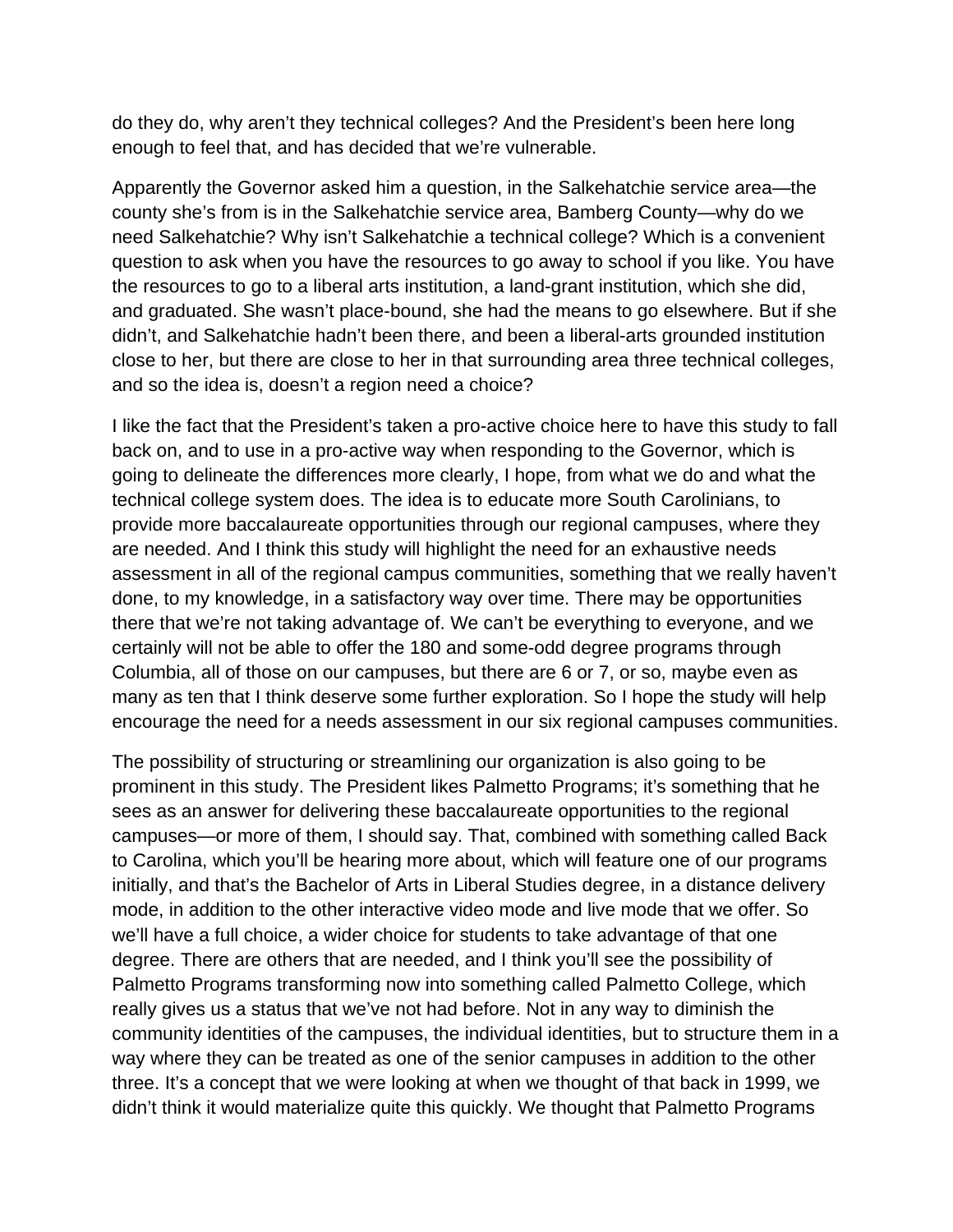was a little slow in getting of the ground, we had to , as you remember, fight and claw to get that approved, but it is approved, and we're on our way, and I think now we have the opportunity to expand our degree programs, again, where needed, through Palmetto, what might become, College.

So to me that's very exciting, I hope that it is to you. In addition to all of that, they're looking at more efficiencies across the system in this second study, and we'll see what they come up with.

As for the Faculty Manual changes that you submitted last year, they are still being reviewed at the Provost's level, and later in Legal, so it's a very slow, unfortunately, slow process, with all that's going on. I hope that we can get it before the Board of Trustees in December, but I just don't know. We're certainly trying to encourage them to get it in front of the board as early as possible.

So what are some of the things that you as senators can do this year to effect even more positive change across our regional campuses? I hope that in these meetings you listen to all that is going on, particularly in your committee efforts, and take back to your faculties, what is going on, what is being talked about, what is being mentioned, what is being hoped for. These accountability declarations from the Governor and the legislature seriously impact us. We know, for example, and you saw an article in the Chronicle a couple of weeks ago, where is shared governance, what does that mean anymore? It seems to me it's eroding, fairly quickly. We're being told more and more, and more often, what it is we will do and how we will do it. And we're being told this by non-academy members: politicians, bureaucrats, administrators. We're beign told this across the board, and I think that we've got to reinvigorate our faculties back home and get with the program. Some thoughts that I've had with concern to housekeeping that you and your colleagues can commiserate about, or bring to the table, for example, might be better ways--since you're there, you are the reason we are successful, you and your students—but better ways that we can retain our students on the regional campuses: from freshman to sophomore, from sophomore into upper division. We are still perceived and always will be perceived, and are, feeder campuses. I know we don't like "feeder," but that's what we do, we prepare them, we offer the general ed core even that's changing I know we all know, but we do, we prepare them for upper division work and the numbers show that we do a pretty good job—a much better job, doing that, than our technical college counterparts are, and it shows in the data. So that's one of the distinctions that will be prominently talked about, hopefully, in the study. But you've got to help us to help everyone to decide, how best to retain these students? We want all of our students to be successful, sometimes we don't have the tools, from an academic support standpoint, or even from a student services standpoint. We don't have all of those at our disposal on these smaller campuses. So I think that your personal relationships with the students, your encouragement of the students, the fact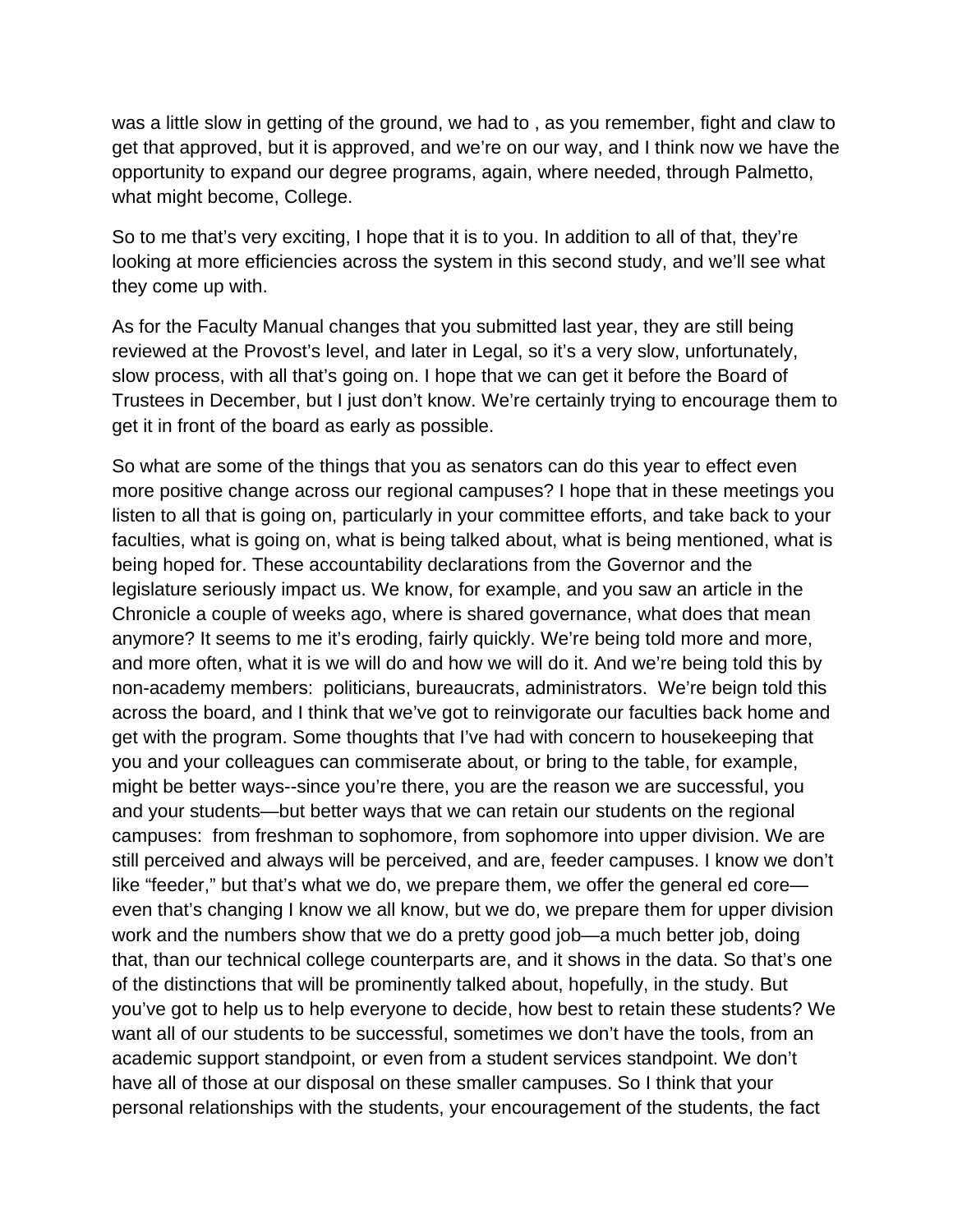that you notice whether or not the students are even in class on a daily basis is very important. It's important not only for the success of that student, and the success of you course, but it also has really strong Financial Aid implications, and that's another thing that's being checked off. How many students are coming that first day, and walking off, taking a Financial Aid check, and buying a new car? There are loopholes in the system and some are taking advantage of that, and we need to reduce the opportunity for that to happen. So, just a few suggestions that I'm sure are very obvious to you, but you know, based on the readiness of your students, based on the habits of some of your students, and a lot of the place-bound traditional-aged students that we get, because they are first-generation, or because they don't seem to have that sense of purpose ingrained in them, either from high school or from their family situation, makes that responsibility even more difficult, and that one falls on your shoulders, often, and we are asking a lot of you in the trenches to pay attention to that, and to try to help us to determine what services maybe we can import or invest in that we don't currently have to help these students succeed.

The mentoring programs for our young faculty are very important, we've talked about it a lot. I think the development of those programs is paramount to their success and to our success. I think you know where I'm coming from on that one.

The Carolina Core initiative. We've got some participation. We've got some representation from members of our regional campuses faculties, but there are forums ongoing. We had one I think about two weeks ago, that was streamed, and I noticed there were about 38 of us online. I say of "us," I'm in Columbia, and I venture to guess 20 others were in Columbia sitting at their desk rather than over at the Russell House, but we need your input. Don't come screaming about not being part of the process later because we are emphasizing streaming everything we can out to the campuses because we know the travel impediments that you have that make it impossible during the week to get to these forums and these seminars. We want to try to capture them as well, so you might not be able to watch it live but you can watch it at a later time. That Carolina Core initiative is huge. Two of our members come to mind, Terri Smith from Sumter and Janet Hudson from Extended University are on the front lines representing you, and we need more, we need larger pools of regional campus faculties ready to participate in these important initiatives. If you haven't gone to the Carolina Core website do so; all of that is on the Provost's web site. If you can't find that, call me.

We're going to begin in Columbia the transformation of T& P portfolios to e-portfolios. We've heard that coming now for about five years, but it's happening here, so we need to observe that process; we need to work with them as they knock all the bugs out of it for when we'll be required to submit electronically. So that's something to be paying attention to.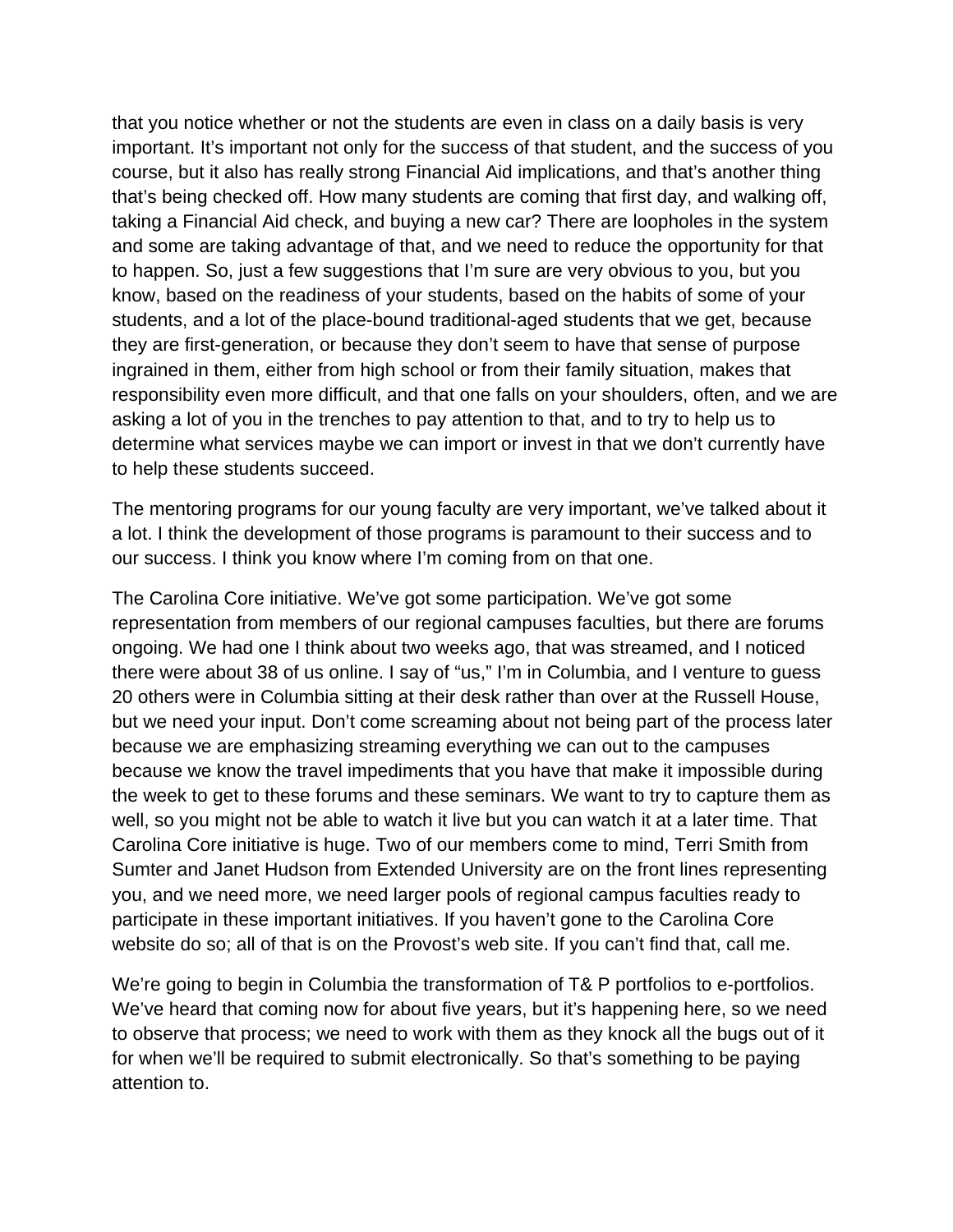I've mentioned the needs assessments, and the needs for accurate needs assessment, so it's not just guesses in our communities as to what we need to be offering. And don't be bashful to take suggestions back to your Associate Deans for Academic Affairs or Associate Deans for Student Affairs, or your Deans. Don't be bashful about that. Most of you aren't. But your thought process is paramount. I mean it is absolutely essential to the success of what we're doing. That's why we're here as a senate. Take it back and discuss it with your colleagues, and your administrations. We are really going to be under a microscope if –I don't really think it's going to be if—when we become a college. It's going to be more focused on how we're succeeding as a college, as a collective faculty, across our campuses. It's a big step, and a secure step. So we need to be prepared and we need to make sure it's done right when we are given the opportunity.

Couple of announcements: I'm sure you have seen the Provost's internal grants, the call for the internal grants. Please participate. We had three awards last year. I hope for more submissions this year. With more submissions we have more awards, it's more opportunities for you. It's big money. You are given equal consideration in the process. That has not always been the case and it's still not always the case—a lot of the awards that go out are Columbia-specific as you can read, but I'm trying to make sure that every faculty member sees and understand those opportunities.

Lastly, you've been hearing a lot about bonuses. The university administration, including me, wanted it to be—this is internally, now, it's not coming from the state—wanted it to be a salary enhancement that would go into the base salary. That was the desire. The Board of Trustees did not think that was a wise move; it would not sit well with the legislature, apparently. It was not a correct political decision to make according to them. So after much deliberation and going back and forth, this bonus plan was suggested and put forward and we're almost at the end where we're receiving approval on the amount, the total amount for our division and for each of our campuses, and we think we have an equitable amount decided on. It's pretty much across the board, it's just such a small amount, not anywhere close to what you all deserve. But there are parameters, and eligibility requirements, and most everyone is eligible in this room. And if you have any questions about that Pam Hayes is here, and can answer those. But generally it impacts all permanent faculty, staff, and unclassified administrators and FTE positions as of April 30, 201, with a base salary of less than \$100,000. It's also applicable to research grant and time-limited employees and their positions, as of April 30. And then there are some other criteria for non-eligibility. If yo have any questions about that, the bonuses, we hope , we expect, and I think it will be in your checks a onetime amount, October 31.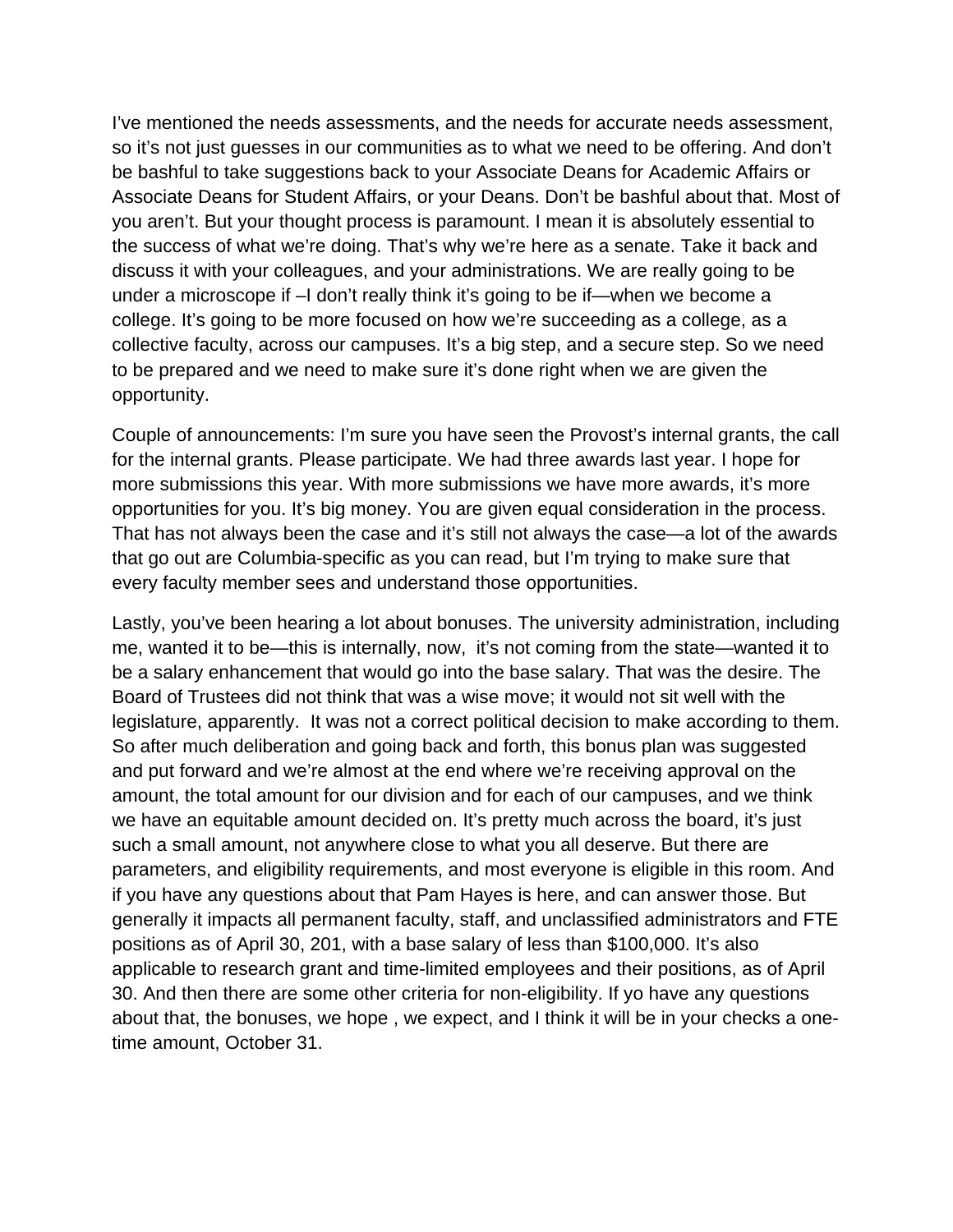So, any questions of me? So if you do not… Uh oh, I knew that Dr. Castleberry from Sumter would certainly be on the ball with a question.

**Robert Castleberry:** You talked about Carolina Core, and mentioned the notion of the faculty in the trenches monitoring what was going on. I would expect that most of the Carolina Core—the changes to the course syllabi—is going to be driven by colleges, and departments in Columbia. To what extent has there been an effort to involve Regional Campuses faculty in those early decisions as opposed to responding to them after the fact?

**CP:** After the fact, yeah. Little, that I'm aware of. I get calls weekly for faculty who might be in close proximity and could come and do this or that, and most of that is reactive. But I think we may still be early enough in the process to recognize that if there are some serious implications for us that they will be listened to. So while it may be reactive and we may not have been in on the initial decision as to why or what, I think we will be listened to if there are some things that stand out to you or others that are troublesome. But, no, we are on the receiving end of this, usually, and hopefully that will get better, maybe as a college it'll get better as we'll be one of the 19 sitting around the table, but no, initially we weren't, you're right about that.

## Roberto?

**Roberto Refinetti:** You talked about a dashboard describing a number of positive things about the university. One of the elements—there were many of them, but one of them you mentioned was dual enrollment. Is dual enrollment positive or negative? I can see the others, you want everyone to graduate quickly. What about dual enrollment, you want large, you want small?

# **CP:** What do I want?

# **RR:** Well, what does anybody want?

**CP:** That one depends on who you're talking to. The Provost is not a big fan of dual enrollment. But in some cases it represents almost a third of the headcount at our institutions. It's a national phenomenon, an issue, and it's one where if we don't do it someone else will and we will have to by law accept their courses. So why don't we do it? And for that reason alone I think it will be protected, it'll continue. We've just got to ensure that we're in total compliance with the policy. The policy is pretty tight, it goes beyond just SACS-approved faculty, for example, and we have to be very careful about who the instructor of record is, and how that instructor of record utilizes the SACS approved faculty teaching with him or her. So I think it's… I would like to see it get larger. But that just means we're having more interest and more enrollment growth, and it's also a huge recruiting tool for our campuses in some ways and in some. But our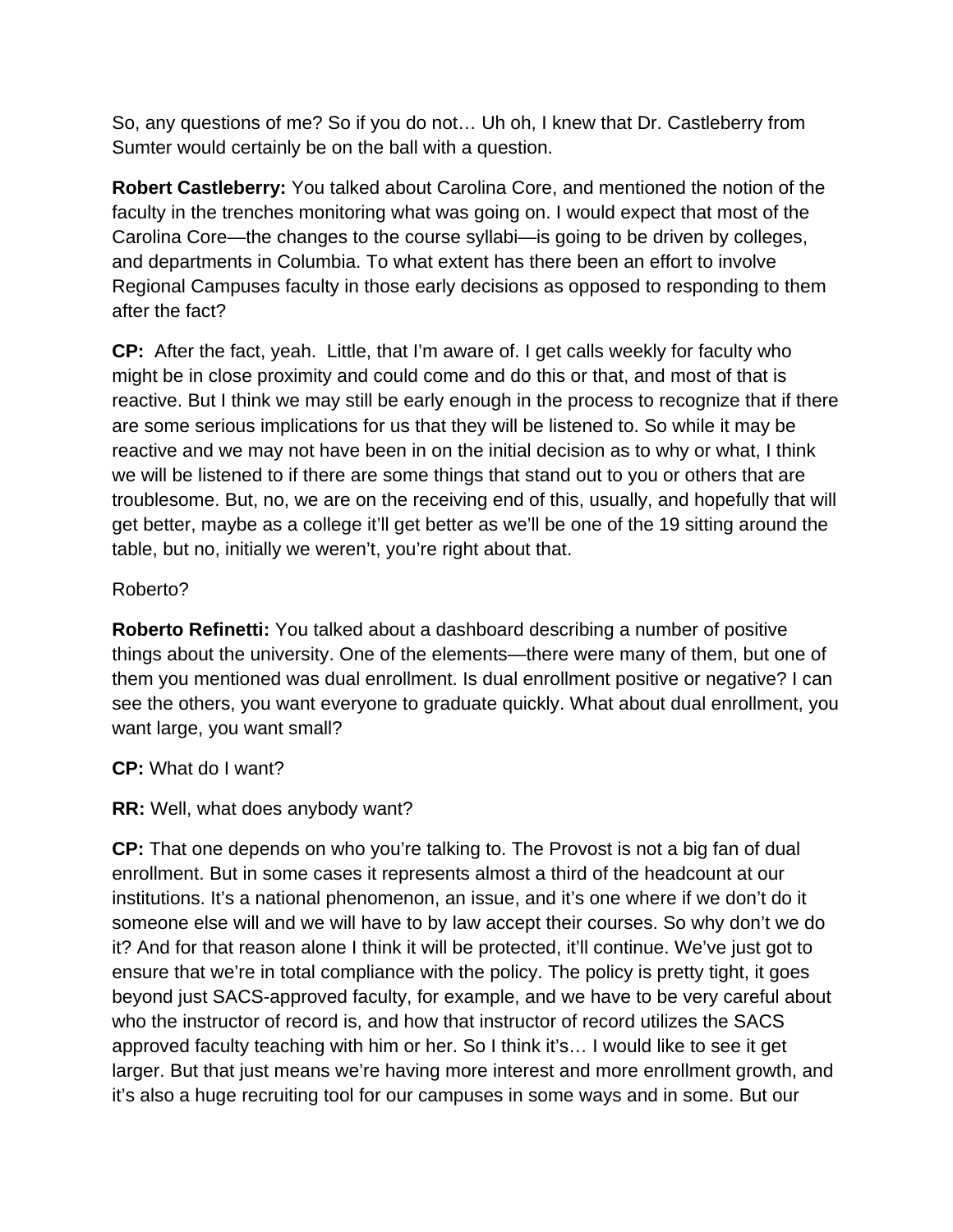Provost is just not… that's one of the things that doesn't excite him too much. He views it as the  $13<sup>th</sup>$  grade, and he thinks that in the high schools, that's where the reform needs to happen, in K-12. But we've been active in it and will continue to be, as far as I know.

Well again, welcome to a new semester and to lots of things going on across the university. Always feel free to call on me, come by to visit, whatever, to talk about things that are on your mind, concerns, issues, etcetera. I look forward to this year, and look forward to the progress of the senate, across the year. Thank you Madam Chair.

**Sarah Miller:** Sally Boyd is not here, does anybody have Sally's report? Chris Nesmith.

**Chris Nesmith:** Good morning. Sally Boyd is out of town so I'm happy to read her report for her. Extended University welcomed one new faculty member this fall, Dawson Jones, who is teaching the three required Palmetto courses, as well as an occasional English class. He is scheduled to receive his doctorate in English from USC Columbia in December.

The report on Palmetto Programs is very gratifying. As of August of this year, 100 students have earned the BLS degree, and nine have graduated with the BOL. In the past four years, 109 citizens across our state have been able to complete a baccalaureate degree because of Palmetto Programs.

Currently 200 students are working toward the BLS and 79 are working toward the BOL. Of these 279 students, 105 are at Lancaster. And, believe it or not, each of the other three campuses currently has 58 Palmetto students.

Twenty-five graduation applications have been submitted for December, 14 for BLS and 11 for BOL. If anyone has questions I can try to answer them. Thank you.

**Sarah Miller:** Ok, reports from the deans. Dean Catalano, USC Lancaster.

**John Catalano:** Good morning. It's a great day to be in South Carolina, and I'm here to help you. Student Enrollment: It is still too early to predict final fall increases, but the numbers look encouraging. As of today we were up approximately 8%. We based our 2011-2012 budget on an increase of 3%, but have averaged 7% per year for about ten years. Each enrollment increase of 1% produces revenues of approximately \$66,000 this year.

Faculty: As we welcome new tenure track professors of American history and sociology, and new instructors of criminal justice, medieval history, and British literature, I have already met with Dr. Scarlett, who chairs the Faculty Hiring Priorities Committee, about new faculty hires for the coming year. The new USCL Writing Lab is intended to add to, not replace, the Academic Success Center. Our intention is that by combining all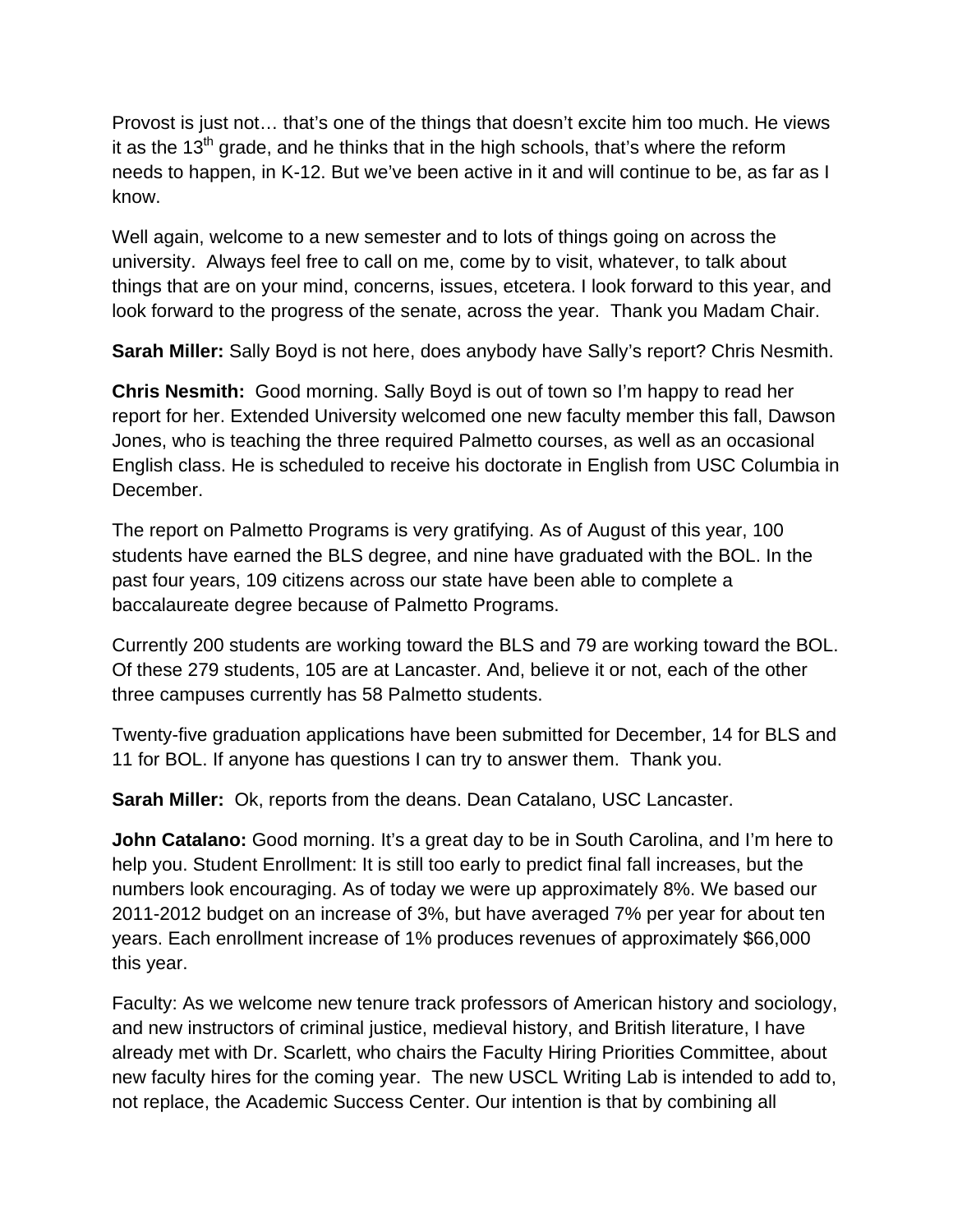tutoring services under Dr. Dana Lawrence, USCL can begin to better plan and implement a best practices approach that helps all USCL students succeed.

Facilities: Hubbard Hall renovation is now complete. It is amazingly different from what it did look like. The Founders Hall project is on track to break ground on a 40,000 square foot classroom building in the spring. The Lancer Soccer Team will begin play on the new soccer field next month. We are currently recruiting for the addition of the new men's soccer team for 2012-13. Over the last year we have been working through a detailed deferred maintenance schedule that totals \$1,000,000. The major project this year is the replacement of the Gregory HWC chiller that is over 30 years old (\$140,000).

Community Events: The Chamber of Commerce hosted an event on campus last month on the state of education in Lancaster. We are on track to host approximately 300 outside events again this year. Diamond Rio was our September concert and Billy Ocean is the October upcoming event.

Financial update: Of course, the SC budget is dismal once again. USCL will be short \$359,000 from last year (that includes the loss of stimulus funding). That means that just to stay even with last year (one of the worst budget years on record) we will have to make that amount up by tuition and enrollment increases. The USC BOT approved tuition increase of 3.9% will make up approximately \$250,000. The remaining \$100,000 shortage, new hires, and increased expenses will have to come from enrollment increases. Each year we cut it very close and this year will be no different. I am proud that we continue to accept all qualified applicants and that during these hard times we have not laid off or furloughed any employees. Fortunately, several factors have helped:

Careful spending, which is now available for you to view (HETA)

Increased enrollments have been an annual blessing

Palmetto Programs tuition split continues to increase each year

Millage increases from the Lancaster County Council have been extremely important

The City of Lancaster has been a huge help, especially in beautification efforts

The EFUSCL has raised millions in support of the campus.

Parity: for years I have complained about the inequity of state funding. It has only worsened.

Updated as of September 26, 2011\*

HDCT FTE 2011-2012 Appropriation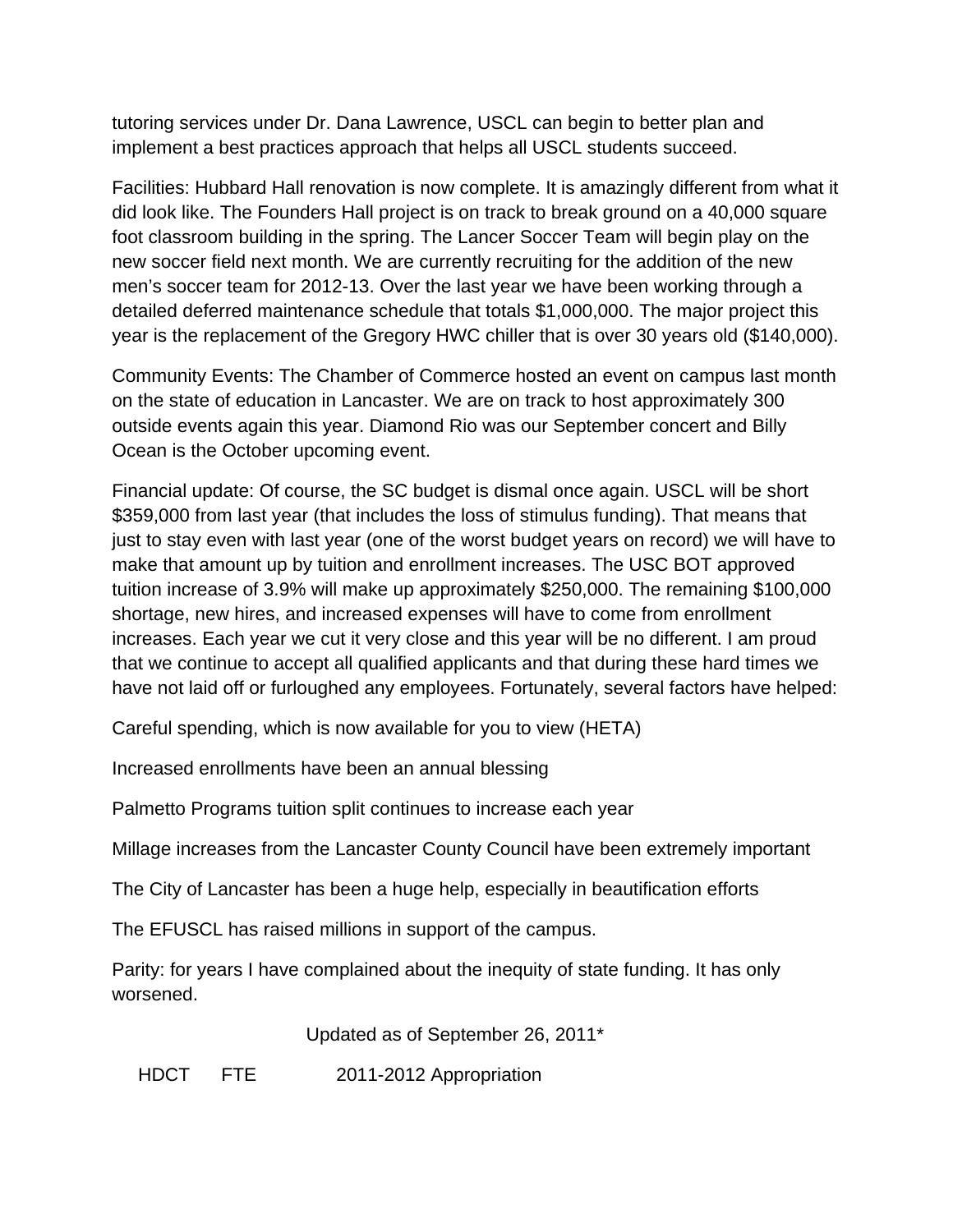| Lancaster    | 1,678 |     | 1,194 \$1,450,359 (\$1215 per FTE) |
|--------------|-------|-----|------------------------------------|
| Salkehatchie | 1,149 | 761 | \$1,135,413 (\$1492 per FTE)       |
| Sumter       | 1,002 | 750 | \$2,297,158 (\$3063 per FTE)       |
| Union        | 492   | 335 | \$560,614 (\$1673 per FTE)         |

\*These numbers are not final until mid October. They will increase as we add 2nd 8 week students. Also they do not include the number of students working on Bachelor's degrees on our campuses since they are technically Columbia students. In the case of Lancaster, that number of students working on Columbia degrees but doing all their coursework here well exceeds 100.

A USC Lancaster student is valued at only 40% of what a USC Sumter student is. If we were funded the same as Sumter, the state would increase our appropriation to \$3,657,222 an increase of \$2.2 million.

This year USC Lancaster will spend approximately \$17.3 million in all our accounts and the State of SC will provide only 8.38% of that total.

I hope something comes of the Accountability-based funding. I'm not sure it will; I've been arguing for this for about 10 years.

Each year it is the dean's job to announce senators so please stand as I call your name:

Shemsi Alhaddad

Chris Bundrick

Fernanda Burke

Danny Faulkner

Annette Golonka

Lisa Hammond

Bettie Obi Johnson

Suzanne Penuel

David Roberts

And that means that every single one of our senators showed up. So thank you for doing that. We have four alternates this year, Stephen Campbell, Stan Emanuel, Jason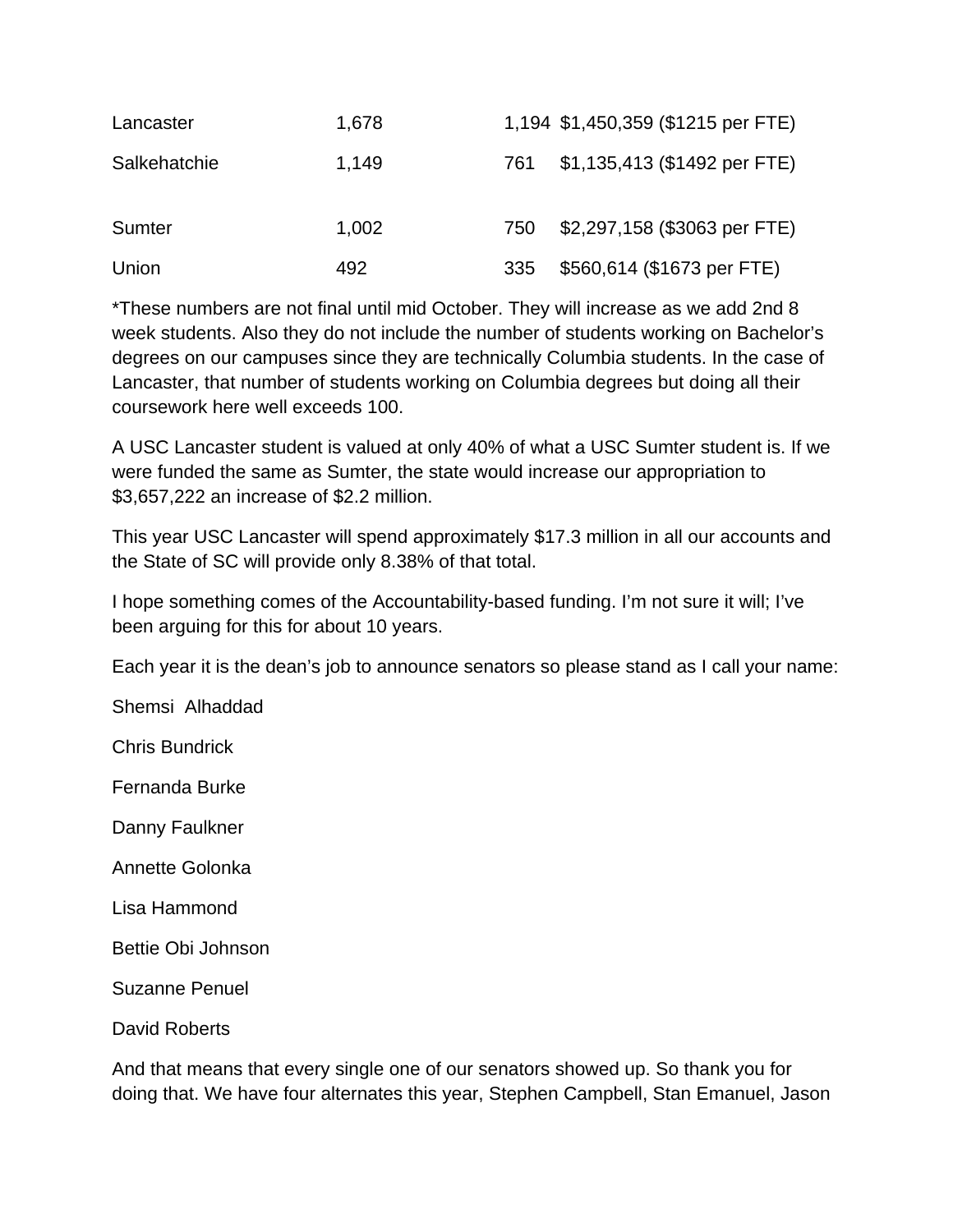Holt, and Nicholas Lawrence-- and since you all showed up none of them showed up but I think you'll meet them later. Bruce Nims is on the Executive Committee.

SM: Dr. Refinetti:

**Roberto Refinetti:** Alright, Dean Carmicheal regrets she couldn't be here, the weather was too nice and she's at the ... no, she's not at the beach.

USC Salkehatchie is pleased to report a record number of applications and a 12% increase in new students for the fall semester; however, due to the implementation of financial aid changes, we had a decrease in returning students. The net effect should be a very slight increase for this term.

Salkehatchie celebrated the beginning of the fall semester with a weeklong International Festival- Come Discover the World! Presentations were made by faculty and included representation from Brazil, Chengdu, India, Romania, Taiwan, Cameroon, Spain, Ireland, and South Africa. An international student panel also presented information from their respective countries.

This fall, we welcomed two new faculty members in chemistry and math. Dr. Li Cai, assistant professor of chemistry, holds a Ph.D in chemistry from Ohio State University. Dr. Ajanta Roy holds a Ph.D in mathematics for Bengal Engineering University.

Dr. Arthur Mitchell's latest book, South Carolina Irish, was recently published. The book recounts the trials & triumphs of the Irish and their kin in South Carolina with a short treatment of North Carolina Irish.

Congratulations Dr. Carmela Gottesman for being promoted to associate professor and earning tenure.

As of the end of the fiscal year, USC Salkehatchie had received over \$1.2 million for grants in program development and expansion.

The first summer bridge program for aspiring nurses was offered through a grant funded by the Health Resources and Services Administration (HRSA). Seventeen freshmen earned three hours of college credit by participating in an introductory college course (University 101) designed for aspiring nurses. Sixteen rising juniors participated in a training program designed to help them be more successful in completing their nursing degree.

USC Salkehatchie and the SC Institute of Archaeology and Anthropology celebrated the unveiling of the Topper site exhibit on September 15 on the Allendale campus. Dr. Pastides, Dr. Fiztpatrick, and Dr. Plyler joined us for this event. The Topper Site is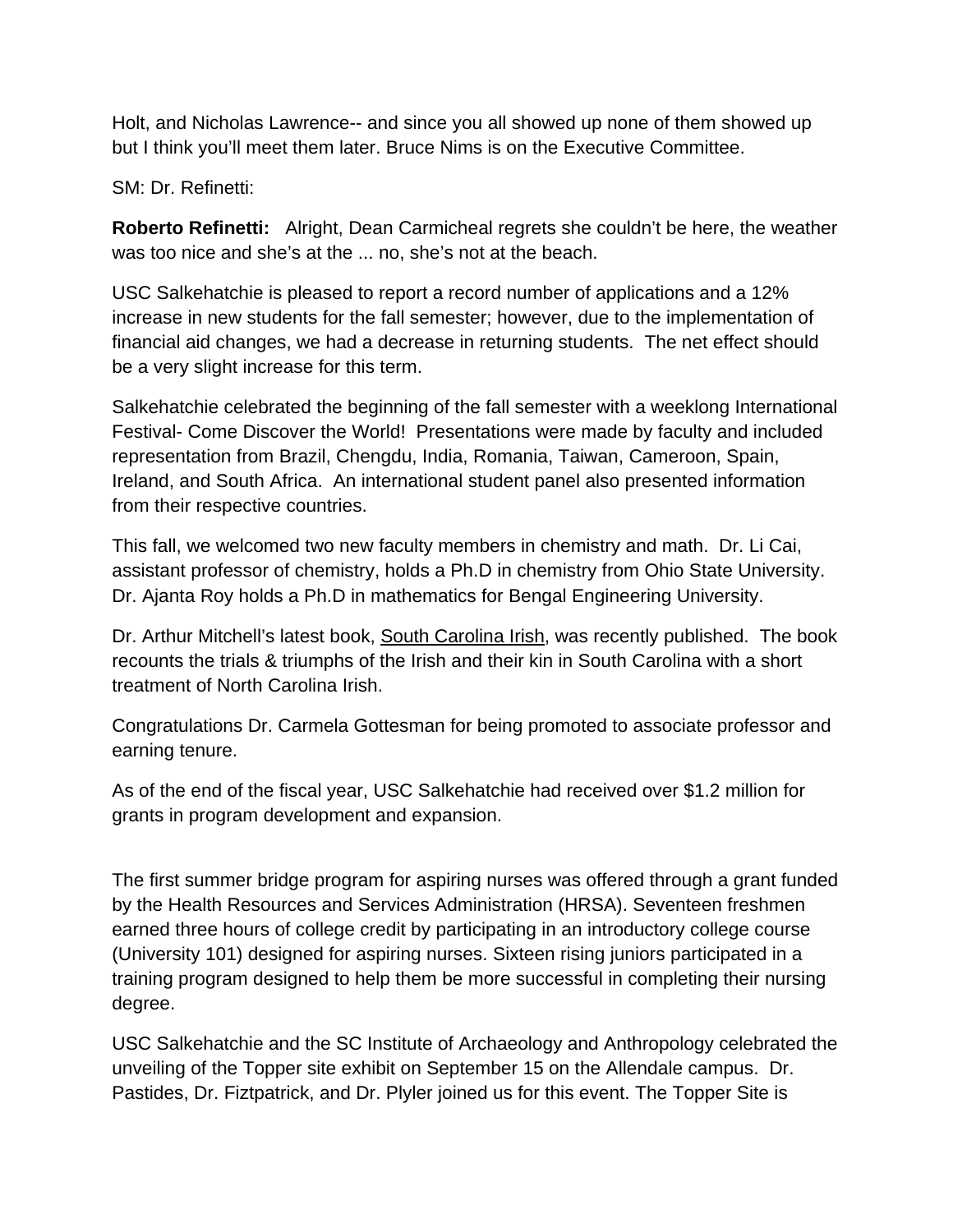located on the Clariant Corporation property in Allendale County, along the banks of the Savannah River, about 15 miles from our campus. The exhibit was made possible through the generosity of individuals and community partners. The exhibit is open for public viewing during library hours.

Introducing the Salkehatchie Senate delegation, please stand as I call you:

Sarah MIller is the senate chair.

Maureen Anderson

Carmela Gottesman

Bryan Lai

Bryan Love

Martha McKevlin

John Peek

Hussein Zeidan, I think Hussein is not here but all the others are here.

Oh yes, and David Hatch is here as the alternate. Thank you.

**SM:** USC Sumter?

**Anthony Coyne:** Dr. Carpenter is not sending his regrets. He was so excited about getting out of town he did not prepare a report. So I will just introduce our senators and at the next meeting he will presumably submit a report for both quarters.

The senators who are here are:

Pearl Fernandes

Kajal Ghoshoy

Ray McManus

Hennie Van Bulck.

Not present :

Steve Bishoff

Blane DaSilva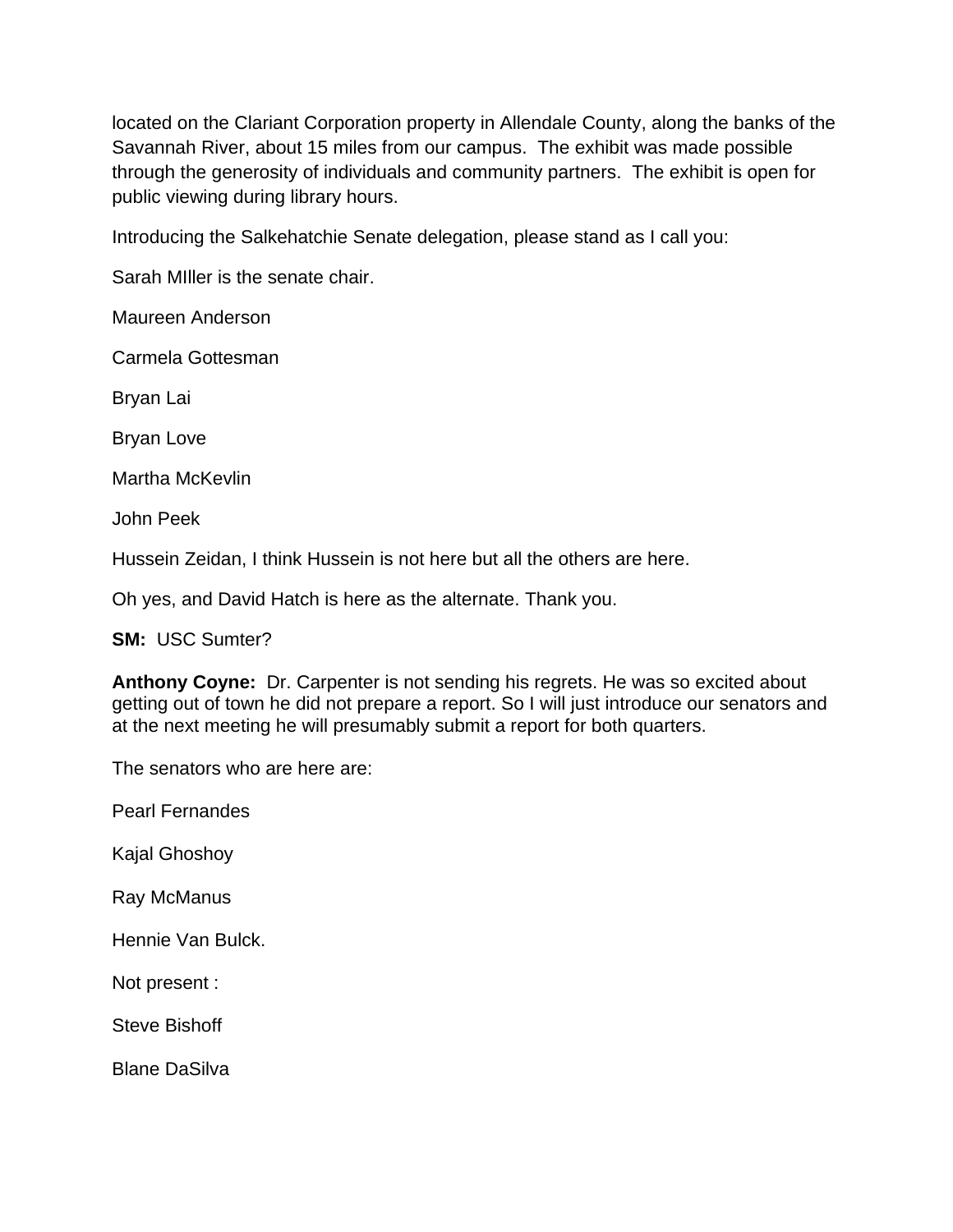Leandro Junes, and

Rebecca Hillman.

And that's the report this time, thank you.

[Dean's report submitted electronically after the meeting is at the end of the minutes].

**SM:** And Dean Lowe, USC Union?

**Steve Lowe:** I was going to say I'll be brief but I don't think I can match that. Good morning everybody. I know you're all anxious to get to your committee meetings so I will be a s brief as possible.

Sam Hauptman, as Chris said, has been hired as Assistant Professor of Sociology. I had hoped that that would mean I could announce that our faculty was continuing to expand but we had one resignation this year. Valarie Burnett resigned to take a position at Newberry College. So we are still at nine full-time faculty. However, we are hoping to expand that this year.

We will be conducting searches for an Assistant Professor of Psychology and two Teaching Associates to teach Chemistry and Biology Labs. In addition, we are planning to hire a new Director of Communications for the campus. This person will be in charge of all campus communications and development. We will also be starting a search for a new recruiter very soon.

Enrollment is 492 in headcount (-6.11%) and 335 FTE (-6.55%). 39% Minority.

In facilities news, work on the new parking lot has been completed, converting about 60 grassy parking spaces to around 50 paved ones. A new library classroom/computer lab is on schedule for a November opening. The 311 Project, in which we will convert a building on Main Street in Union into a new retail bookstore and student center, is on tap for the near future, and there is also the possibility of purchasing of an old Piggly Wiggly store across from our Main Building, which I hope can become updated science labs.

USC Union was the only two-year school in South Carolina to have been nominated for the Aspen Prize for Community College Excellence. Sadly, I must report that USCU was not among the ten finalists. There were 120 schools nominated nation-wide for that award.

Planning is underway for the second annual Upcountry Literary Festival, a two-day celebration of literature, mostly concentrating on literature with Southern themes. It will be held either on March 16-17 or 23-24, 2012. The final dates will be established soon.

Our senators for the year: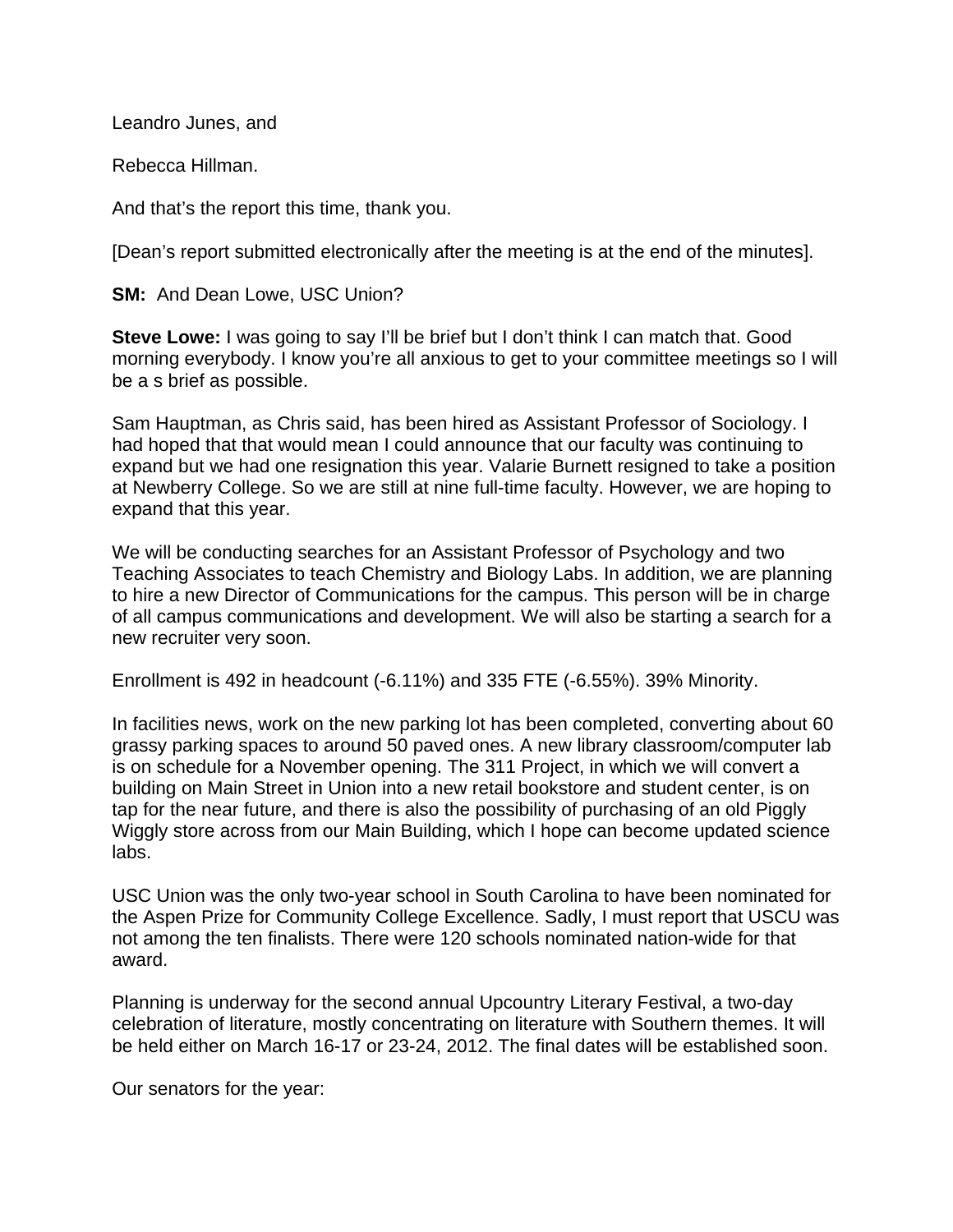Sam Hauptman

Denise Shaw

Helene Maire-Afeli could not be here, she's out of town.

Our alternate, Lane Mayon, is having some travel difficulties, I understand, and he may join us later.

And I'm also happy to report-- this is actually a red letter day for us--for the first time in recent memory, USC Union has a member of the Executive Committee. I think that's worth applause. Jolie Fontenot is an Executive Committee member, and I think this is the first time in many years we've had someone on the Executive Committee of this group. Thank you very much.

**SM**: Thank you Steve. Chris?

**Chris Nesmith:** Before we break, I forgot to introduce our senate delegation. Our three senators for Extended University this year are:

Julia Elliott

Matt Rashotte, and

Patrick Saucier.

And I'm on the Executive Committee as secretary. Thanks.

**SM:** Thank you. Ok, we will adjourn now to standing committees. It is 10:30, we will still have lunch at noon, though. Standing committees: Rights and Responsibilities is in 858. Welfare is in Room JK. System Affairs has been moved to 856. I'll see you all at noon.

## **ADJOURNED**

Afternoon session

**Sarah Miller called the** afternoon session to order at 1:00.

The minutes from the April 22 senate meeting at Salkehatchie were approved with no corrections.

**Sarah Miller:** Reports from standing committees. Rights and Responsibilities: Dr. Danny Faulkner.

**Danny Faulkner:** In the meeting today we were briefed on some business matters from last year that we hadn't quite finished yet. We also discussed our new charges for the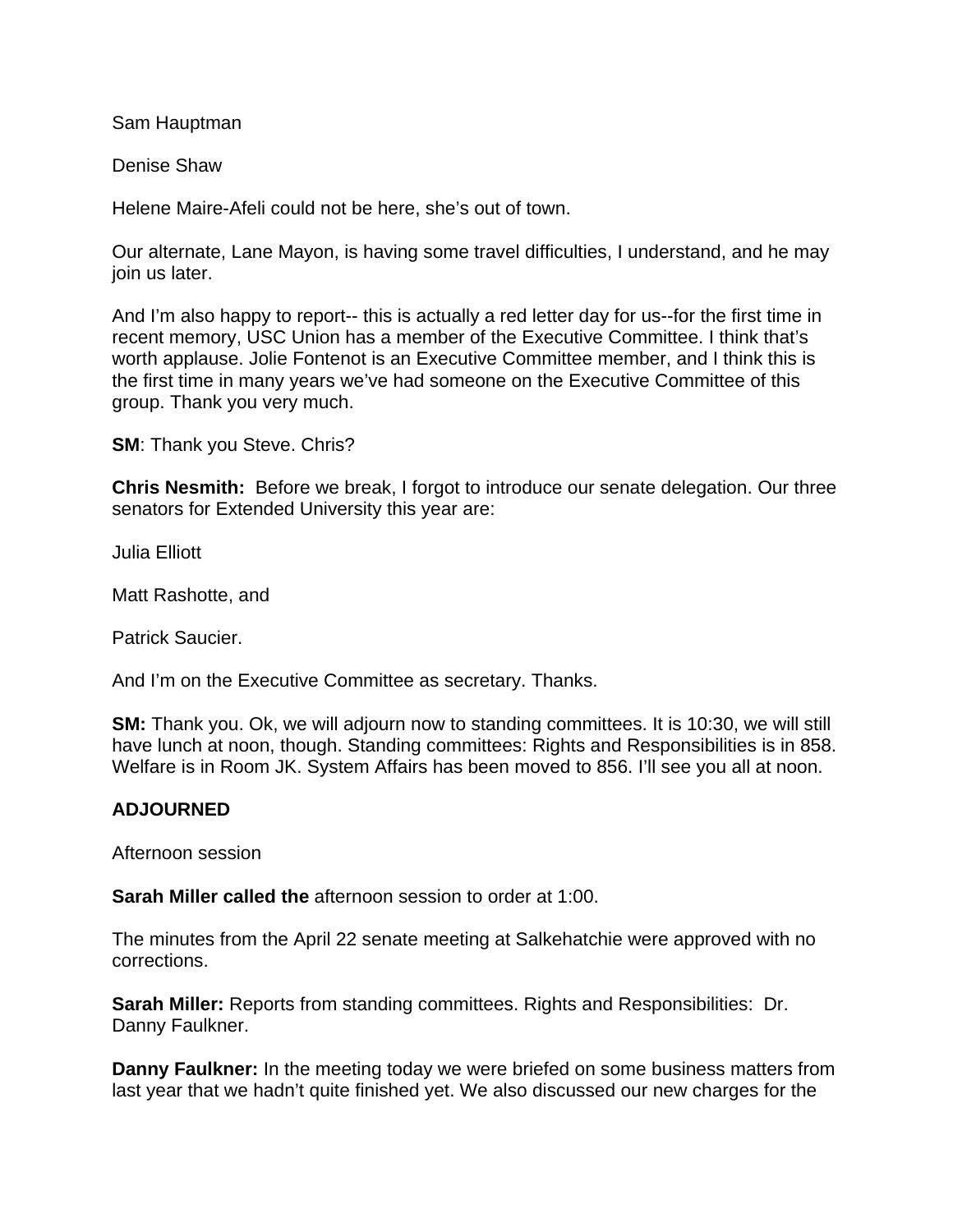year. We're kind of continuing some projects from last time. We have nothing new to present today but we do have two motions from the April meeting that were ruled substantive and hence will be voted on today. They're in the minutes but if you like, when the time comes, I will read those so you can be better informed when you vote on them.

#### **Sarah Miller**: Thank you Danny. Welfare Committee? Chris?

**Chris Bundrick:** Welfare met, and accepted our three standard charges, which are of course to continue administering the T&P Workshop, to run the John J. Duffy Teaching Award, and the faculty surveys. The survey coming up this time around we believe is job satisfaction. So that will be coming up soon. We've begun planning the T&P Workshop which will be January 13, 2012. January 13 will be the T&P workshop. There will be more details about that forthcoming. We discussed potential ways in which we'll do the faculty surveys but details for that won't be set until the November meeting so we'll get back to that next time.

## **SM: Report from Systems Affairs? Carmela Gottesman?**

**Carmela Gottesman:** Hello. System Affairs met. We are still working on a list of developmental courses, including a course in Math and two courses in English—an effective reading and an effective writing—a foundational writing courses. We're still working on the course descriptions for those. We're also going to try to solicit opinions on the possibility for a science fundamentals course, or something like that. We want to see if the people who actually teach sciences—we don't have anyone our committee so we have to ask people from outside the committee if they are interested in something like that, so we're going to solicit opinions about that. We're going to suggest when we do all this, a policy which would ask that these developmental courses would count as elective courses would count as electives toward the associates degrees at the different campuses, but only if taken before they take the course they are preparing for. So if it's a math course it would count as an elective only if they took it before Math 11, if it's an English course that it count only if they took it before English 101.

On a different matter that we've discussed today, we'd like to make a motion under new business? Yes, we'd like to make a motion that we, as the Regional Campuses Faculty Senate, that our chair contact the chair of the greater university faculty senate, with regard to the grade forgiveness policy. As it stands right now, the course grade forgiveness policy for the university system states that a student may take retake a class if they got a grade of D+ or less, and they can petition if they get a better grade the second time they take it, that this better grade replaces the old grade. They can only do it for two classes in their academic careers. And as it stands right now, the second time they take the course they have to take it on the same campus as the first time. So let's say they took a course at Salkehatchie and they got an F, if they move on to Columbia, and they take the course again at Columbia and get a better grade, they can't ask for the grade forgiveness for that course. And that has been a problem for some of our students, because they whole idea of our campuses is that our students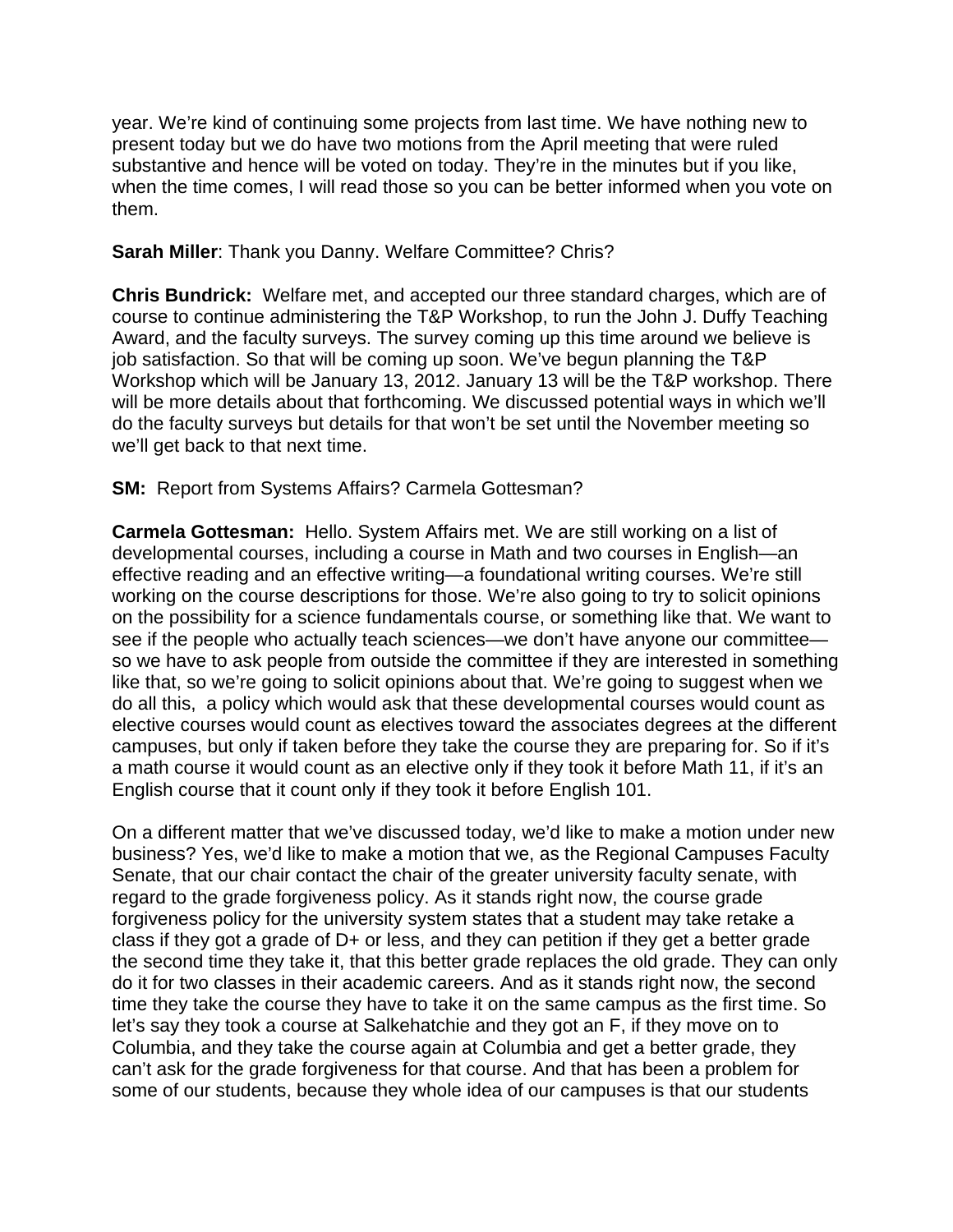start with us and they can continue with one of the senior institutions and right now this grade forgiveness policy—they can't take advantage of that. So these students would have to come back to our campus to retake the course, and if they're already in Columbia you can see how that'd be a problem. Particularly if it's something that's not offered in the summer. If it's in the summer maybe they could come back and take it in the summer but what if we don't offer it in the summer? So we would like to ask… this policy was a policy that was approved by the greater university faculty senate so what we would like is to make a motion to ask –yes?

**Sarah Miller:** I believe that should be a resolution instead of a motion.

**Carmela Gottesman:** Ok. Scratch motion out, put resolution in. So we still have to vote on it? Yes, we still have to vote on it. So again the logic of this is that we don't think it's logical to ask students to go back to the campus where they originally took the course. Now on the inverse side, if we're not going to require people to take the course the second time at the same institution that they took it the first time, that would also mean a student could potentially take the course on Columbia and then come to our campus and get a better grade, and then use that as grade forgiveness. We don't think that could be considered a problem, since if a student—any student—takes a course at one of our campuses the first time and got a D, well, let's say they got a good grade—got a B, that would count in Columbia, so why wouldn't it count the second time? So that's our argument for asking that they reconsider this policy. That's all I have.

**Sarah Miller:** The report from the Executive Committee-- I told Chris that I would just give it. What the standing committees went over is what we talked about in the Executive meeting, and here today the executive board members looked over the new senator guide, which had not been updated since '09, and made some changes, mostly people changes, and we gave that to Summer, so if you'd like to look at the updated new guide it should be available online in a couple of weeks.

Reports from standing committees-- Committee on Libraries? No report from Maureen Anderson.

Committee on Courses and Curricula. Professor Robert Castleberry.

**Robert Castleberry:** The Committee meets on a monthly basis to consider changes to the curriculum; we have met twice so far this semester. We will meet again in two weeks. I usually get an electronic copy of the agenda before each meeting. I forward this agenda to contact people on each campus. If you would like to get a copy of the agenda, please email me so I can add you to my contact list.

If any of the contact people on our campuses have concerns about the proposed changes, I can bring those concerns to the attention of the Committee. Any Committee decisions are merely recommendations to the Faculty Senate, and changes are not final until the Senate approves them.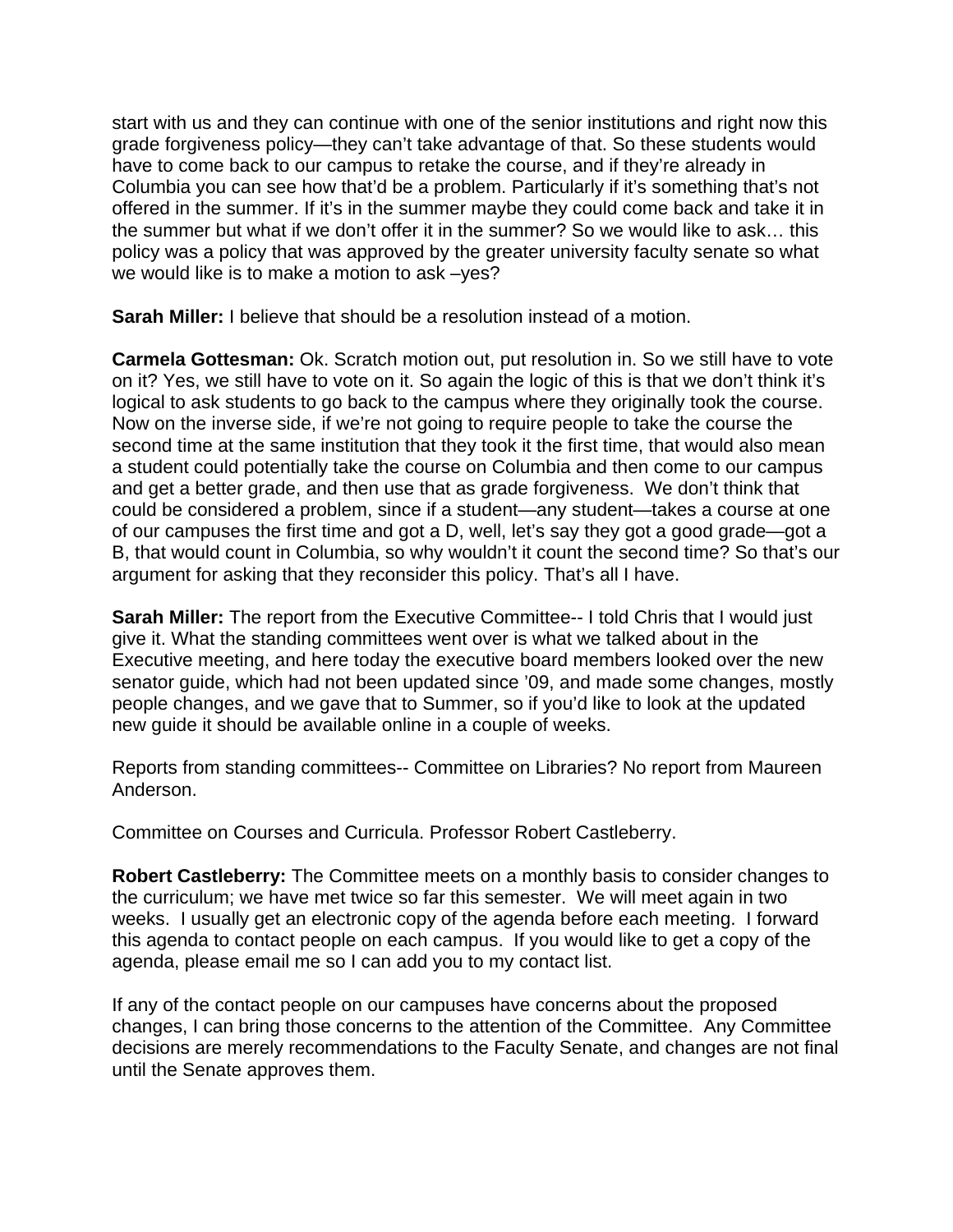I would like to draw your attention to some specific curricular changes approved by our Committee for consideration by the Senate. What follows has been extracted from my earlier reports to the contact people on each of our campuses.

- 1. There are a few new ANTH courses, including ANTH 360 (Anthropology of Sex).
- 2. There are also some new Rhetoric courses (ENGL and SPCH cross-listed).
- 3. Psyc 430 (Social Psych) can now be taught as a distance (web) course. ACCT 226 was approved in principle as a distance (web) course.
- 4. Most of the Palmetto courses were approved.
- 5. For what it is worth, a memo from Executive Vice President for Academic Affairs Amiridis to Columbia faculty (maybe us, although we weren't directly mentioned?), was distributed at the meeting. Specifically, he stated that our syllabi must include student learning outcomes (nothing new here) and course syllabi must now detail our attendance policy (this in my opinion is new).

And that concludes my report.

**Danny Faulkner**: No jokes, this time?

**Robert Castleberry:** I guess I'm it this time.

**Sarah Miler:** Committee on faculty welfare? Pearl?

**Pearl Fernandes**: No report.

**SM**: No report. Board of Trustees liaison committee. There was a meeting two weeks ago. And it was, by the way, a ten minute meeting, but I came to Columbia anyway. The Board of Trustees eliminated the athletic training concentration under the Bachelor Science in Physical Education; a Master's degree in music theory, and a doctoral degree in health education, and they established a new program, a graduate certificate in play therapy.

Regional Campuses Research and Productive Scholarship and Productive?

#### **Patrick Saucier:** No report.

Regional Campuses Academic [Provost's] Advisory Council. That is also me, that meeting, if you are on that committee, is going to be Friday, October 20<sup>th</sup>. So if you're part of that committee you need to write that down.

And other committees, Conflict of Interest? Does anyone have a report from Noni?

**Noni Bohonak:** No report.

**SM:** And unfinished business?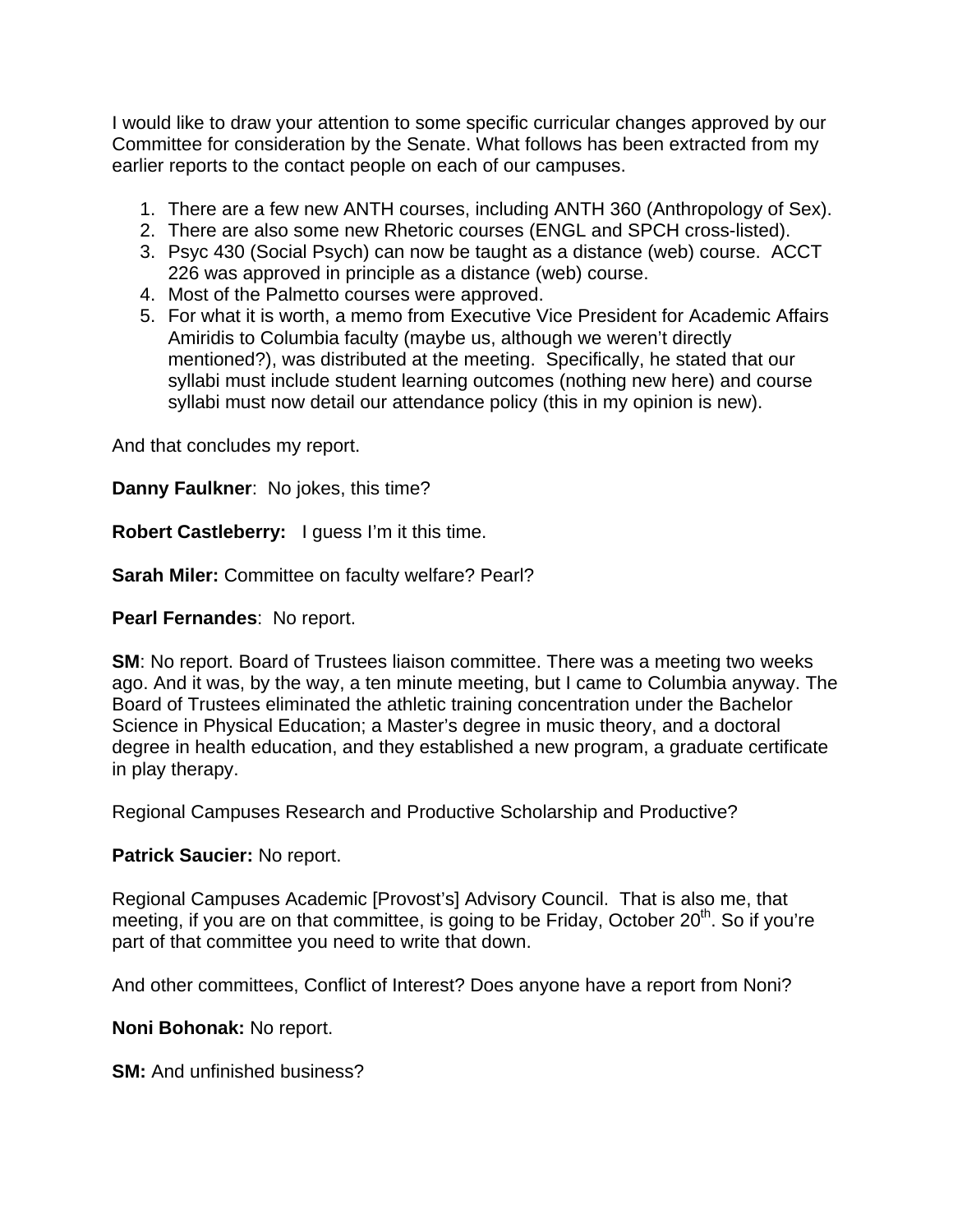**Danny Faulkner**: We had two motions from April. I'll read the first one to you and then read the second after we vote on the first. Motion number one: The Regional Campuses Rights and Responsibility committee moves to insert a bullet number 5 on page 29 in the section "External Review Procedures" of the Regional Campuses Faculty Manual, and to renumber all the bullets in that section. The inserted bullet will read: "It is recommended that the tenure and promotion file be complete and final at the point of submission for external review. However, the candidate may continue to revise the file after submission until the deadline set for an individual campus review, but no later than November 1.

**Sarah Miller:** Ok, we need—that was your motion so we need a second.

**DF**: No, coming from a committee it needs no second.

**SM:** Ok, discussion on this?

**Chris Bundrick**: Ok, so this is not binding in the sense that it requires a candidate to have a complete file by the time the external review comes around?

**DF**: No, it says it recommends this, but you can continue to revise it until your campus submission.

**SM:** Any other comments? All in favor? Anyone opposed? [Motion was carried].

**Danny Faulkner:** Ok, the second motion: On page 79 of the Regional Campuses Faculty Manual in the section, "Bylaws of the Regional Campuses Faculty Senate," under Article 3, "Officers," Rights and Responsibilities moves to insert the following as Section 3 on page 79, and to renumber the remaining sections accordingly. And this is what we want to insert: "Following the final senate meeting of the academic year, the new immediate past chair will forward to the Vice-Provost and Executive Dean all motions and actions approved by the Regional Campuses Faculty Senate during the term the immediate past chair presided as chair of the senate." The intention of this is to get the report or the request to submit to the Board of Trustees administration through Chris's office in a timely manner. We've not always been very good at that. And we keep trying to tweak this, and so we're putting it in the manual so we'll at least have it in the manual rather than just sort of an understanding, because, as it turns out, and Chris has probably explained this to me 25 times over the years, and I still don't wite get it I'm afraid, that, just because we pass something and it's in the minutes doesn't mean it automatically goes forward. What Chris requires from the Senate, or some officer of the Senate, is an official letter requesting, please take these motions forward to the administration and Board of Trustees, ultimately. And he doesn't want them done piecemeal, willy-nilly, each senate meeting, he wants it done say once or twice a year, in one package. So it's just a matter of putting that into the manual.

**SM:** Coming from committee it requires no second. Any discussion?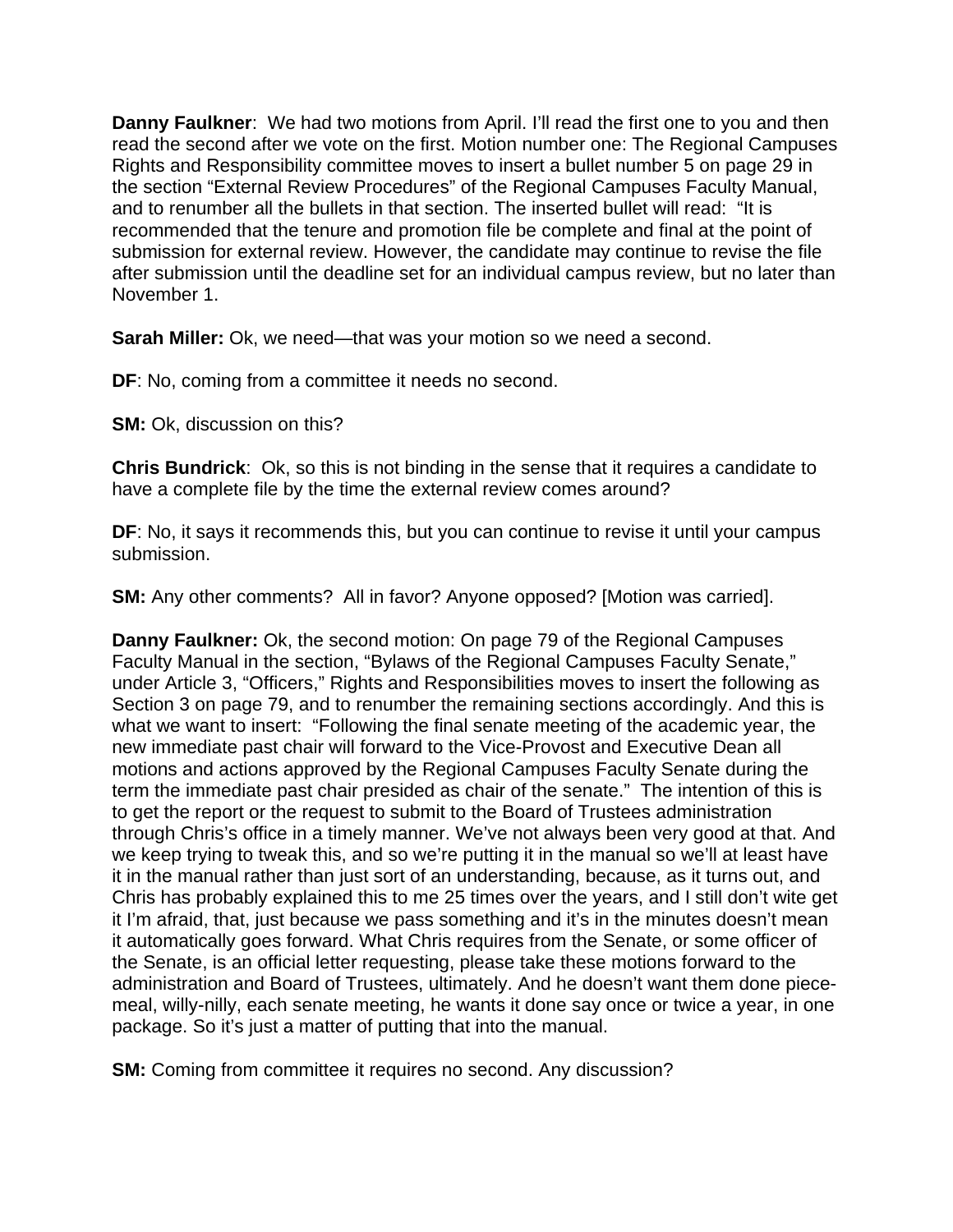**Robert Castleberry**: So if we act on something the idea is that it is then not communicated for action, that it needs to wait a while, because… why?

**Chris Plyler:** The Provost's office and Legal, and the Board, have asked that all faculty revisions be submitted as a whole one time… they only take it up one time a year, and that's in July. So we submit them as a whole after we've done our business at the end of the academic year.

**DF:** And it's our job, and not Chris's office, to go through the minutes and determine those things we've actually passed. We could ask Chris to do that, but that's really shirking our responsibility.

**RC**: Ok, so basically we do that because that's the way the board says we should do it. And that works for me, thank you.

**Patrick Saucier:** Would you please read the motion one more time?

**DF**: Certainly. It is a bit confusing:

On page 79 of the Regional Campuses Faculty Manual in the section, "Bylaws of the Regional Campuses Faculty Senate," under Article 3, "Officers," the Rights and Responsibilities Committee moves to insert the following as Section 3 on page 79, and to renumber the remaining sections accordingly. And here is the thing we want to insert: "Following the final senate meeting of the academic year, the new immediate past chair will forward to the Vice-Provost and Executive Dean all motions and actions approved by the Regional Campuses Faculty Senate during the term the immediate past chair presided as chair of the senate." And this is in the minutes of the April meeting.

**SM:** Any further discussion? All in favor say aye. All opposed, nay. Motion passes. As does the first one. That concludes Old Business. We have an item under New Business.

**Carmela Gottesman:** Alright, I proposed a resolution that we as a Regional Campus Faculty senate ask our chair to contact the chair of the greater university faculty senate, for the purpose of reevaluating the grade forgiveness policy so that it is not limited to the original campus where the course was taken. [Unintelligible discussion] Ok, so: "Be it resolved that we as the Regional Campuses Faculty Senate request our chair to contact the chair of the USC Columbia Faculty Senate, for the purpose of reevaluating the grade forgiveness policy so that it is not limited to the original campus where the course was taken."

**SM:** Ok, so coming from committee it needs no second. So we have any discussion on this resolution?

**Martha McKevlin:** So the course would still have to be taken at a USC campus, you're not accepting it from any other schools?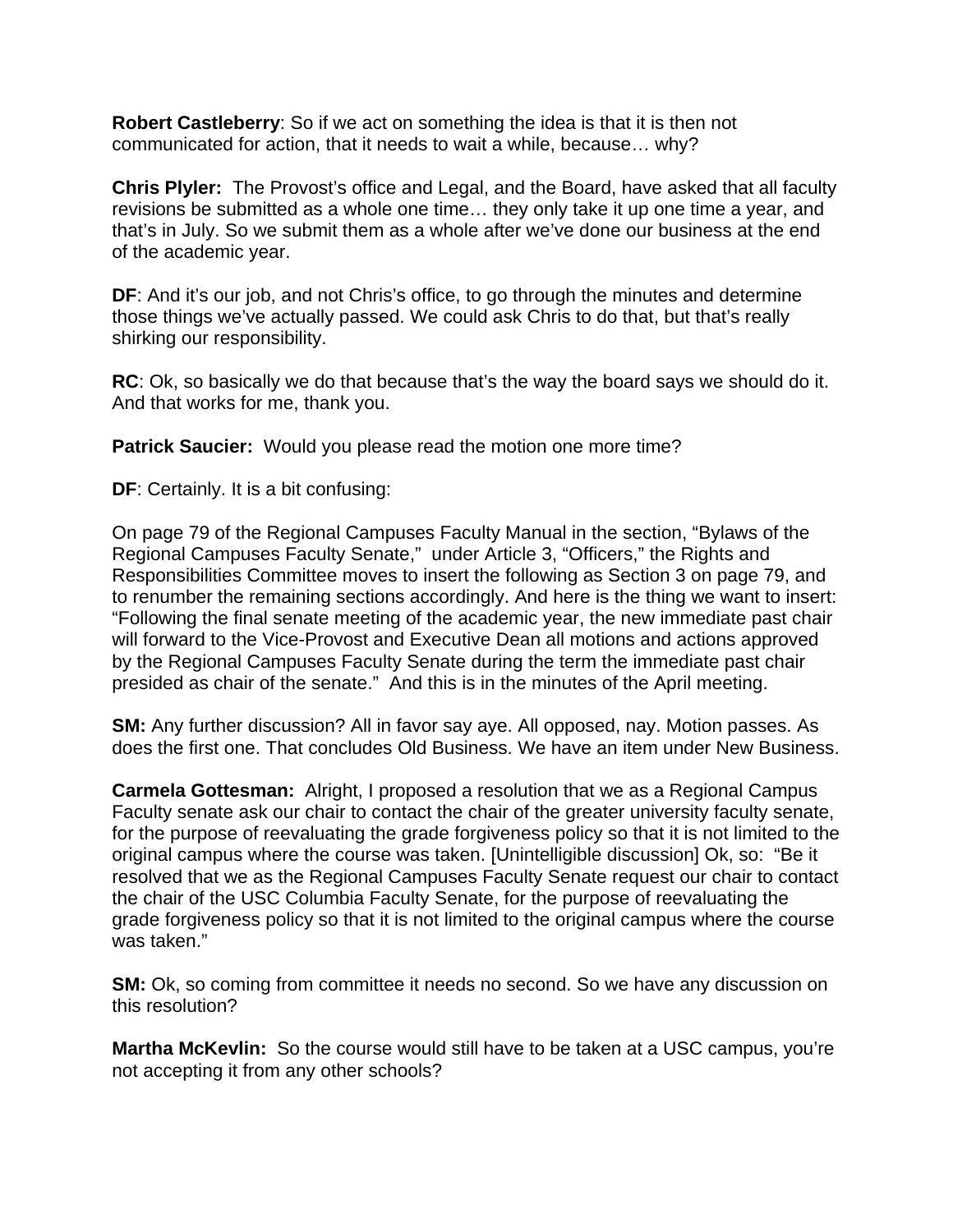**CG:** Right.

**Patrick Saucier**: It basically acknowledges an equality among campuses, right?

**CG:** That's what we're seeking.

**Robert Castelberry:** Essentially, we're taking the phrase "undergraduate courses on the same campus," and eliminating the phrase "on the same campus"?

**CG:** Right.

**SM:** Any other discussion? All in favor pleas say yay. Anyone opposed? Ok, the resolution passes. Thank you, Carmela.

I get all nervous when I come up here, so I didn't notice that President Pastides had come in. So my apologies to him.

As the 28<sup>th</sup> President of the University of South Carolina, Harris Pastides came to the presidency after a decade of service as Professor, Dean and Vice President. Under his leadership the most comprehensive strategic planning initiative in the university system has been launched. Everyone, President Harris Pastides. (Applause).

#### **Harris Pastides:**

One of the important, I think, priorities for this year I'd like to share with you, one is very directly related to our regional campuses, but in general I believe this is a year to be responding to the needs of our faculty and staff with a more meaningful raise, a look at your salaries and benefits. We did what we could last year, and it wasn't enough. It came in the form of a bonus and some of you have said "thanks", but we need to look at your base pay. The university has done what it could for a half dozen years even before the depth of the recession and we've continued to hold the line and toe the line, but our faculty are beginning to tire of holding the line. And that's normal, I don't think it's because you are any different from anybody else, but it's been a long, long time. It won't be easy but the Provost representing the Columbia campus and the deans and the chancellors and I will be steadfast in first negotiating with the Board of Trustees for a reasonable tuition increase. It's unfortunate to say, but your raises will come from a tuition increase. I don't think there is a prospect for a meaningful return to state funding, 9.5% as a university system. Think about it as a one-point something, 2-3 billion dollar a year budget with a little less than 100million dollars of that coming from the state. It's not heading north. There is nothing I can tell you we will fooling ourselves to think that we will go back to the day that I became president august the first 2008 when we had about 235 million dollar state appropriation and today it is less than 100 million dollars. There may be some assistance from the state in the terms of regulatory reform and that would be a good thing--some advance in the way that we are allowed to renovate a building, or deal with maintenance, or maybe even a little more money for deferred maintenance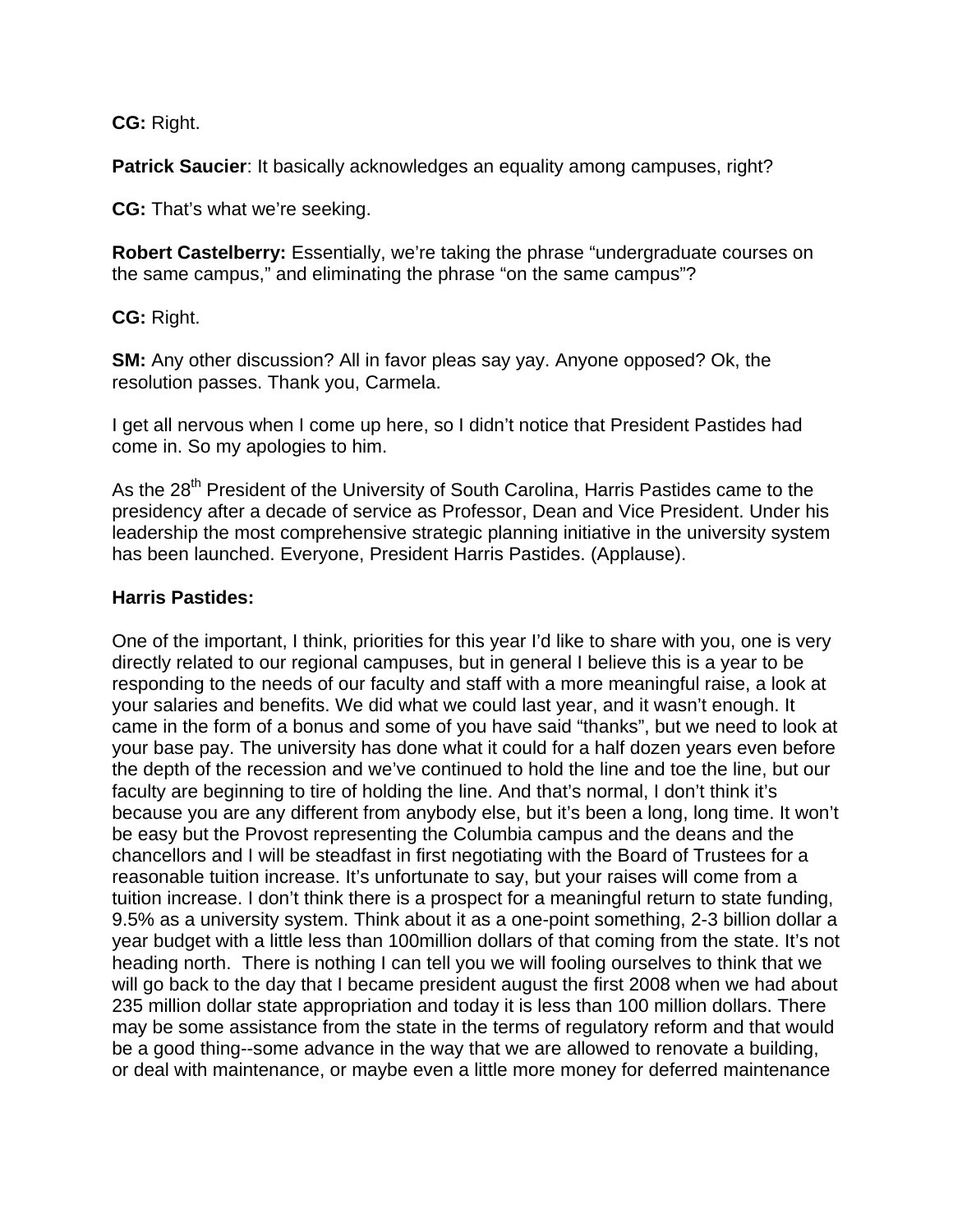which would be more than welcome; but in terms of just a return to meaningful state funding, I don't think so.

There is a discussion going on and this leads me to my second point and then I want to be available for Q&A. There is a discussion going on between the governor and the public universities that takes place at the commission on higher education; it's called accountability based funding. Simply put, if we do better we can expect more funding, but there is a long way to go before there is a handshake on that. As you might imagine some colleges will view the terms of doing better differently than others, some are better funded than others, those that are won't like the change and we will of course always advocate for parody. I look at Dean Catalano and if I didn't tell you he would, that the average funding per capita is lowest among the regionals at USC Lancaster and among the comprehensives it's at USC Beaufort. I consider different levels of funding for a son or daughter of South Carolina, different levels of funding to attend a different public college, unfair, unjust and frankly unethical. You know the value of a young life is the same, I believe-- should be. Now having said that if you are working more effectively, if you're advancing students better, if you are graduating more students, if you are more efficient in your operations you ought to be rewarded for that, but there is no formula that would reward us today for what's called accountability-based funding. We will continue to advocate for more parity and for more funding.

In the meantime, we have commissioned consultation and of course Chris Plyler is representing the campuses but just to be clear, all of the deans, the four deans of the regionals, are deeply engaged in what is called the Huron S. And I'm very excited about this and it started-- I think and I told you this last year, I believe-- as a result of an increasing question about the role of our regional campuses, not within the university, but outside the university as well and in particular relative to the technical colleges. And for better or worse the word that is most often used over and over and over again politically and in government is jobs. And they believe that the technical colleges do a good job and I would argue probably that we do a great job as well, but what government is saying is that they do a better job at preparing students for a particular job. We could debate that, but we don't need to because I know what we do and I know what you do. But that became a wedge, if you will, in conversations with government about a two-year associates degree in liberal studies, for example, and "what would someone do with that?" Well of course we would argue A, that they would be a better citizen and community member and better prepared for work, but also they are more prepared to pursue a baccalaureate and they have been prepared to do that in their home communities and their neighborhoods in a more economical but high quality environment. They said, well it sounds good, but how many are really getting four year degrees? And when you look at the numbers the answer is probably not enough, probably not enough of our advancing students out of the regional colleges go for a baccalaureate degree. So, in response to that we ask the question, well how can we get more of these students to advance to baccalaureate degrees? and given that the expense and complexity of moving from Walterboro to Aiken or Lancaster to Columbia or Anderson to Spartanburg will continue to be what it is and it is a big decision for a family and for a young person and many of whom are working or working part-time or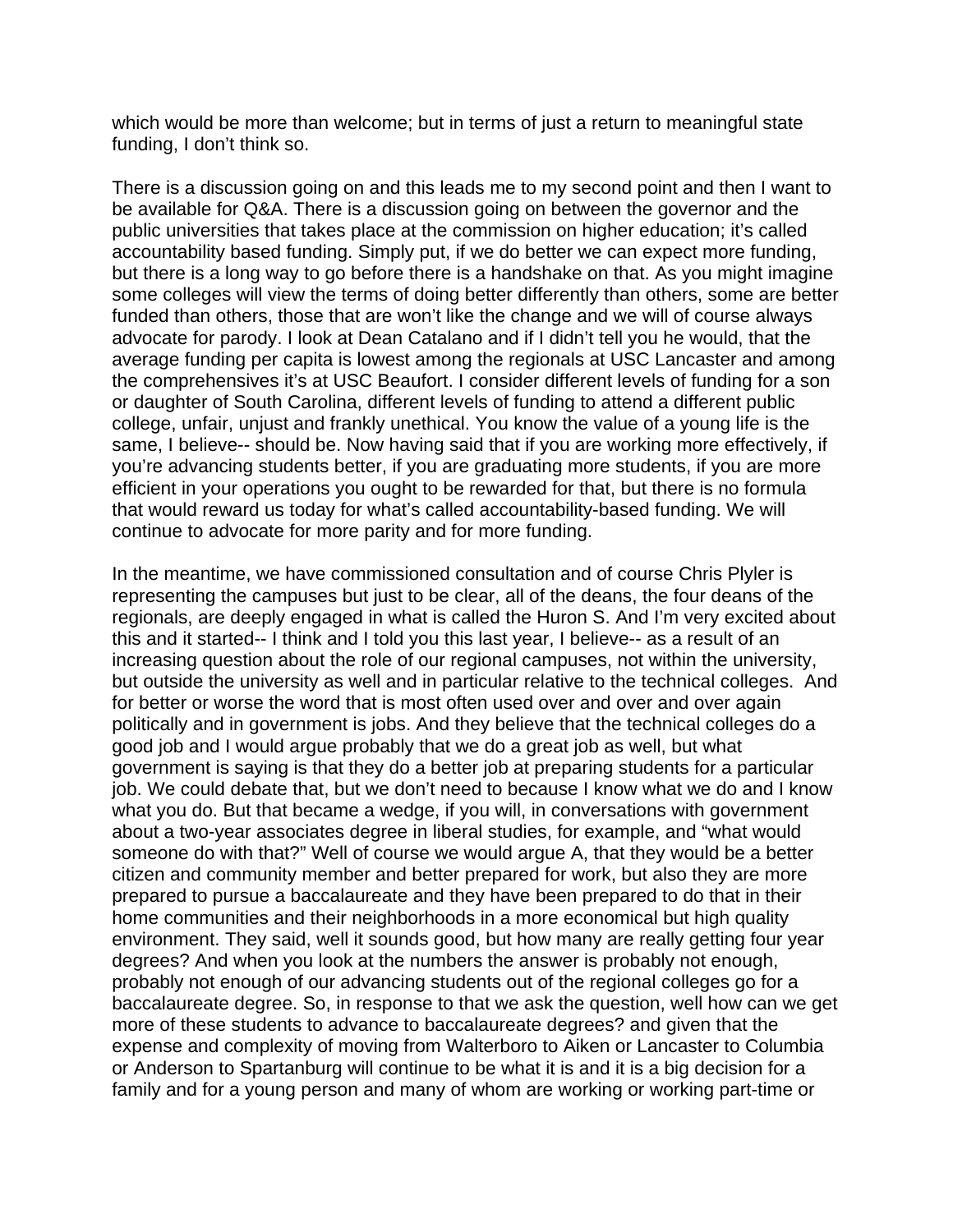supporting families or are married or place bound. We thought, why don't we bring the baccalaureate programs to them? Now of course we can't say, good news, they are all four year colleges now, but in essence, let's face it, what we are contemplating is helping you to be able to provide through online education with the help of your faculty colleagues from around the system, not only in Columbia, but also in Beaufort, Spartanburg and Aiken to be able to tell a young person as they approach-- well, frankly as they are in high school and contemplate enrolling there-- that you never have to, we welcome your progression to one of our four year campuses or if you choose to another one as they are free to do. But you can also contemplate getting a four year degree, not necessarily in every major that is offered throughout the system, but in those majors that are important in your communities and in their world. I don't want to be more specific, but you know what they are, they are the jobs that are available in nursing or other aspects of health care, criminal justice, in some of the other professional areas. So what we are looking at now is through the mechanism of Palmetto College, being able to bring Palmetto College to you. It's there today of course for you but to really bring it to you in a bigger way. And that would allow you to recruit students who either plan on progressing to another college, but maybe increasingly students who say, I can get a four year degree in Allendale or in Union or in Lancaster or in Sumter. And uh, we don't know all the details yet, but I do want you to know that this is driven by helping you and helping us be more impactful. It's not taking anything away from you, it's not, you know, on the other hand I think it has to include the use of technology, there simply is not the money to double the size of faculty of course on each campus, so we would become four-year colleges in a traditional way. But if we get it right we will see in 1, 2, 3, 4, 5 years a far higher rate of your beginning students progressing to and eventually graduating with a baccalaureate degree. Devil is in the details and you have every right to be cautious or curious or even suspect, because you haven't been provided with the details yet and that will be coming as soon as we have them and we begin to think that there is a plan. But we think this will therefore be a very, very exciting time for our regional campuses, really a transformation, truly a transformation. To be able to continue to attract students, I think there are even a higher number who are either place bound or who for their own reasons think that where they started their education is the right place for them to complete their education.

I also believe the ongoing use of online and distance education will also allow you to meet the needs of older students. Of course you serve older students as well now, but really a larger array of students we want to as we call it come "Back to Carolina," they don't have to come back, so say you got about two years of a college degree anywhere in the system, it doesn't matter, and you've been there and you have a job and you are working but you sure would like a college diploma and you live in the Sumter area, for example, and you might have started in Columbia and are employed in Sumter. Through the use of online education we would welcome them Back to Carolina in Sumter, or Lancaster, or Union or Salkehatchie, where they can continue to work on your campus, so that the advisory support might be on your campus, the technology might be on your campus. It also might be in their home, in their den or bedroom but they would also be plugged in to your campuses. The four-year degree of course would be offered by one of our four year campuses, but they would still be in your care, and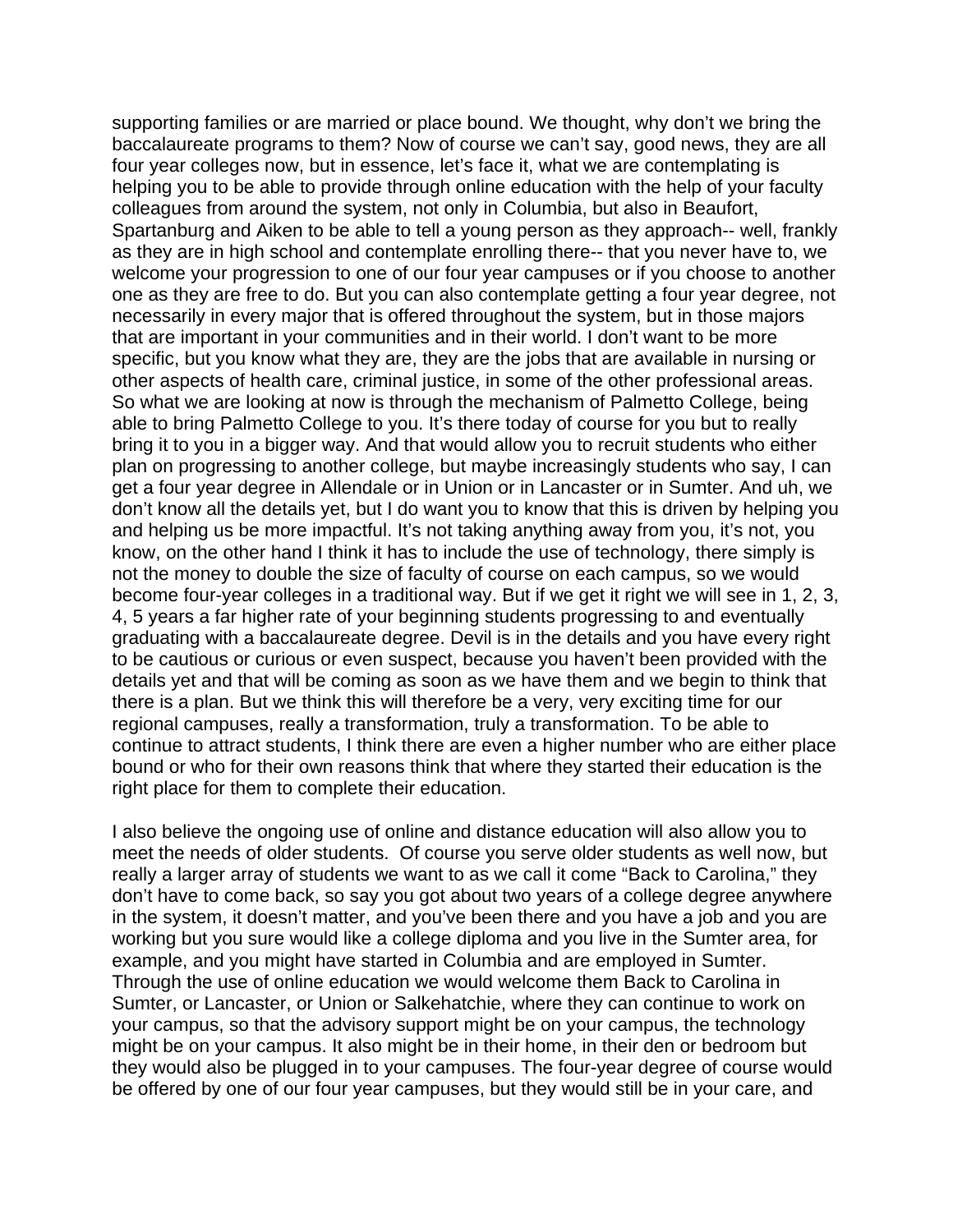we would have to work out the tuition of course and the fees that would be fair relative to support you're giving to them relative to the support that the faculty doing the online education.

So I think this ought to work; it was as I said before driven a little bit by the potential fear that the state may not completely appreciate what is being done on the regionals. But I think we quickly took that and turned that into a potential positive. We don't know what it will cost yet, completely, there is obviously going to have to be a hefty new investment. We don't know what each of the degrees-- and we are asking the deans to tell us what four-year degrees beyond those that someone can study for now in Sumter for example, and in all of the other campus-- would be the most appealing, most needed, most attractive to the Sumter community. So, I can see myself calling Senator Phil Leventis one day, and he's a great advocate and always has been for Sumter being four years and say well it's a different way of doing it, but you certainly are a four year college at Sumter today. And students will be given the care and nurturing and face to face education that they always had for their first two years and then they will be able to use technology, and –let's call it what it is compete with those online universities. We don't want to be the University of Phoenix, but we want to provide the best that those universities do at a more affordable rate. We're not going to gouge our students like some private online universities do and for the record I didn't say that University of Phoenix gouges students-- or Webster-- I just said that we are going to be more affordable and more accessible to them. I think those are the main messages that I wanted to share with my faculty senate colleagues and be available to you and beyond that of course in your world and mine we head into October which I have come to know now as president that along with April as the two busiest months of my year and I bet it's the same for you. We do give the students a break in October, I know, but you don't really get that break like the students do and I certainly don't get it. It's a fun time, it's a pressured time, but I'm glad to not be here lamenting the state budget. I could be, nothing has changed. But I think we are looking beyond that; we are more what I call self-reliant university, we are more tuition dependent. That's always going to be a conflict between the money that we need to take care of you and for you to be able to take care of the students that we really need it's not a matter of want, anymore, it's the money we need to provide a quality education versus the money we have to ask for from the families. The trustees are very concerned about that, government is very concerned about that, and so we don't know what that number is yet, but we know that will have to defend every dollar, every tenth of 1% that we have to ask for in a raise, in a tuition raise. Because I can tell you that their starting point is zero; that is the starting point of government and the board of trustees. It's zero, from their perspective and we, you and I will have to advocate for every dollar above zero and we will certainly do that. Madam President I am willing to stay for as long as you need me or will have me for any questions that you might have. Or advice. I'm used to that.

Anything about anything that I have said? Do you feel that you have been given at least a general introduction to what the Huron Study is and I know Chris that it has been to every campus, but it is important as we begin to see what the shape of this will be like practically, functionally, and organizationally that they or we go back and have group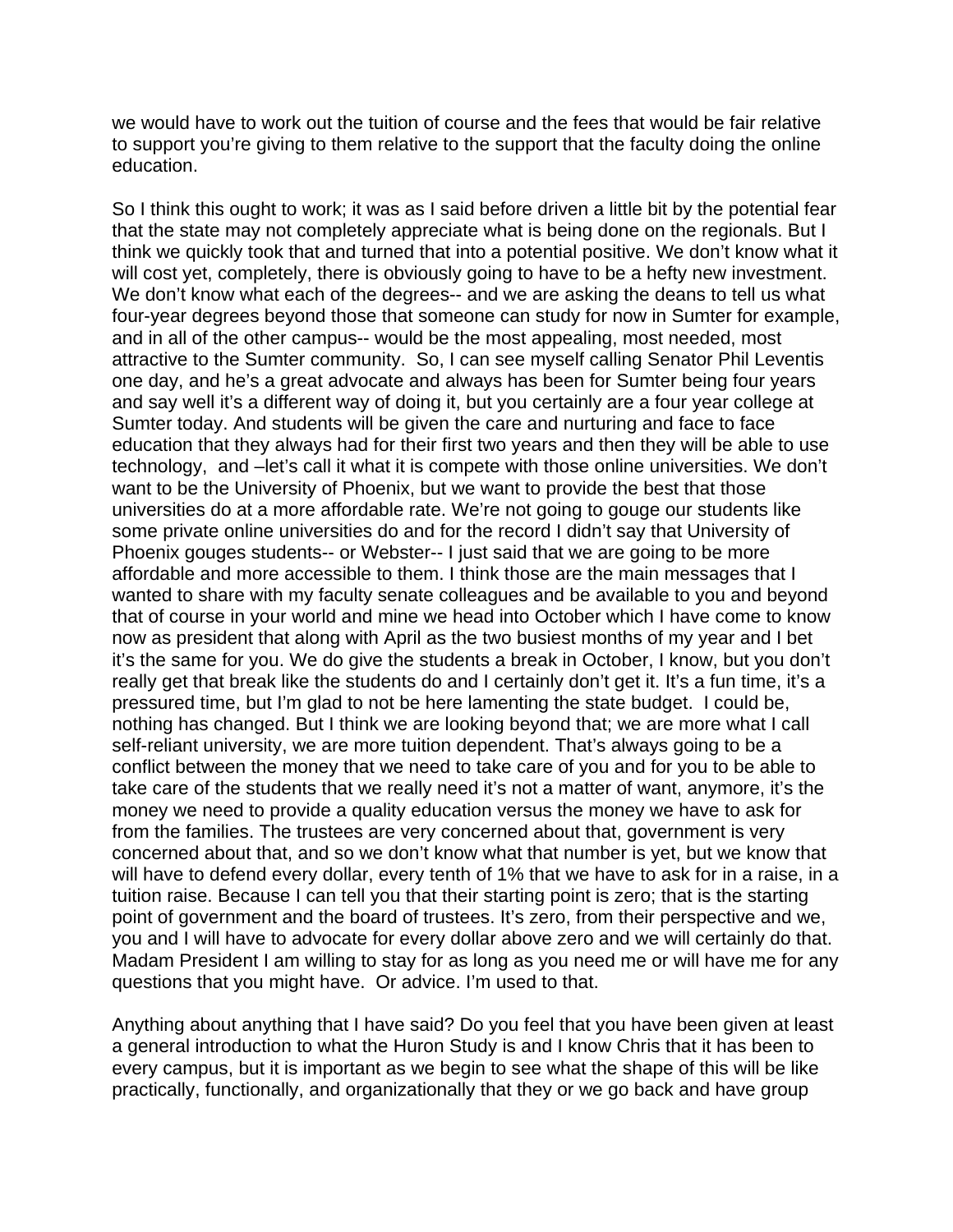meetings with each of the regional campus faculty to get their input. I can guarantee that this will not be coming to you as an email: Guess what, good news…it will be a conversation with you.

**Bruce Nims, Lancaster:** In reference to your remarks earlier about inquiries being made as to the relative worth of regional campuses versus the technical colleges, I believe that one of the things that we represent are the higher aspirations in our citizens, and I believe that some of these political arguments that are being offered in some ways are aimed towards a diminished sense of aspiration for our citizens. In some ways asking our citizens or saying to our citizens, there's really only so much you can have. And I believe one way in which we can sell ourselves as places as opportunities for the development of higher aspirations and personal growth and that is a completely legitimate argument to make. And very seemingly pragmatic arguments about specific job training in a recessionary economy are in some ways I think less realistically converging aspirations towards growth of..

**Harris Pastides:** Well, I really could not disagree, but I do have to just…

**Bruce Nims:** I realize you have to be diplomatic.

**Harris Pastides:** Well, and also if I were to role play a little bit this is very directly a conversation with the Governor, very directly-- and I'm paraphrasing--but I believe she told me that she understands that we do a good job in preparing students to go on for a baccalaureate degree, but she doesn't know what we do with –by the way I tried to answer—but she doesn't know what we do with the two-year degree outside of those who get a technical education within the regional campuses, what they do if they do not advance, and given that some will not advance, shouldn't those people have a technical preparation rather than a general college preparation? And then she asked me how many of your graduates from regionals go on and then get a four year degree. If I could have said 90% I think she would have been completely fine with that, and that is what we are moving toward in the Huron study: more students advancing to a 4 year degree without having to relocate. But because the answer was fewer than 50% and I don't know what the percentage is 40, 30?

## **Chris Plyler:** 29%

**Harris Pastides:** 29%. She was concerned about, therefore, the 71% and that argument about the intellectual development of the mind didn't carry a lot of water because, she would argue, that 71% of who we educate might do better training to be an advanced riveter for Boeing for example and forgive me, I'm just trying to give you the mindset of government. That's where she's at, if we were advancing 90, 80, 75 % to baccalaureate she would say good deal that's more economical for them and they are staying in their communities, they are more likely to return. It's the 71% who take the two year degree and her argument would be that they aren't getting the job at Boeing. And again we can argue that a little bit but that is where the government is coming from.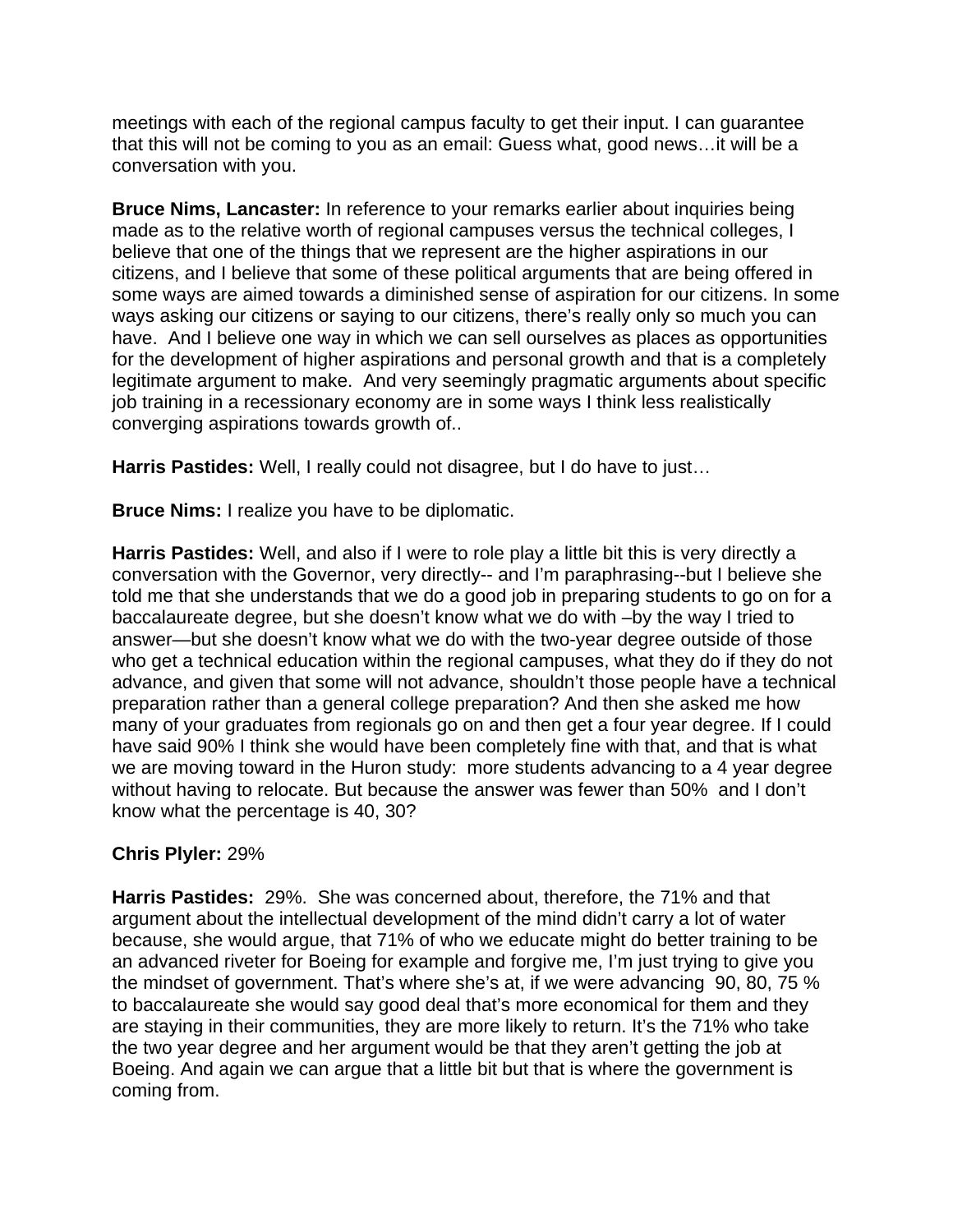**Hennie Von Bulck:** As president of this university, are there things that you would ask us to do tomorrow or Monday morning as we go to work that would help in that endeavor specifically?

**Harris Pastides:** First of all, I think I would remind all of your students in classes how accessible we wish to be to them for their 4 year aspiration, remind them that even today of course they can study toward a baccalaureate degree through Palmetto college on their campus, but how when we accepted them we were very hopeful, if not expecting that they would go on. I would reiterate every single day that they are here as one step, a half step if you will, toward a baccalaureate degree. Beyond that, I guess I would, in a completely different thing, if not for Monday, but tell you as well I respect your own interest and commitment to your own scholarship. I know we are mainly about teaching but I know that every one of you chooses to be, in your case Sumter and other cases elsewhere, because it was your choice to commit to teaching and every one of you was prepared to and is expected to engage in pursuit of your own academic interest. It's sad to me that we don't have enough time usually to interact about that, but through the faculty senate and other mechanisms and I'm certainly aware of the distinguished professors and those that I hear about and learn about. But I do believe that it's important for you to know that I don't think of you only as teachers although that is a very lofty title of course. But I know that each of you under incredible, incredible responsibility of the kind that faculty in Columbia, for example, don't have, commitment and time and effort to teaching still continue to pursue your scholarship and I commend you for that. Well thank you for having me on this beautiful day. I don't know that any of you can return or will return tomorrow, but there is also a football game that a president is responsible for. If we lose, I can tell you that my Monday morning will not be a fun morning. I will receive advice and criticism from all over the country. We are going to have Senator Graham and Congressman Clyburn in the box tomorrow, and I hope they don't wear blue and red, I hope they wear garnet and black together. Thank you for having me.

## (Applause)

**Sarah Miller:** I believe we have concluded new business, which brings us to announcements, do we have any?

**Bryan Lai:** As part of Carolina Mathematics Seminar, all regional campus Math faculties meet twice every semester, together with other math faculties from other schools. At our last meeting September 10 at USC Sumter, one of the presenters was actually a student at USC Sumter. Our next meeting is scheduled on October 28 at The Citadel and one of USC Salkehatchie students is going to give a presentation.

**Sarah Miller:** Great. Other announcements? On a personal note I want to thank Bruce and Danny, because I now sympathize with my students with test anxiety. So, thank you. No other announcements? We are adjourned.

## ADJOURNED/cln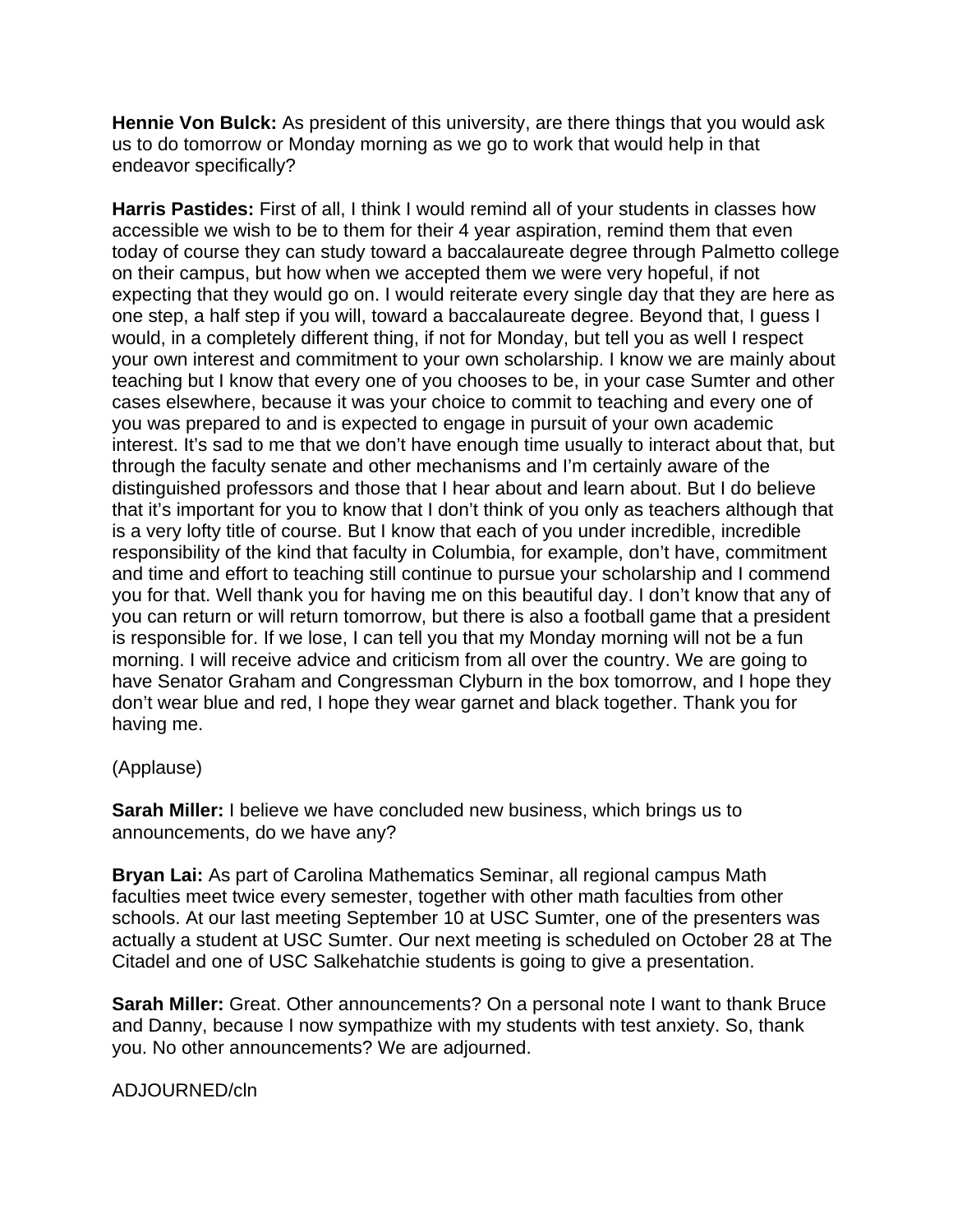#### REPORT OF

#### THE DEAN OF THE UNIVERSITY OF SOUTH CAROLINA SUMTER TO

#### THE REGIONAL CAMPUSES FACULTY SENATE

#### September 30, 2011

Since my last report to the Regional Campuses Faculty Senate on April 22, 2011, the economic news from the state of South Carolina continues to be grim. There also have been a number of notable events and activities at USC Sumter.

**Budget**: USC Sumter, and all public institutions of higher education in South Carolina, continue to manage very significant cuts to our state appropriations. These cuts began during the Fall Semester of 2008, which means that we are well into the fourth fiscal year of what has become known as the Great Recession. The cumulative effects of budget cuts and other recessionary issues are the worst in the nation and this state since the Great Depression of the 1930's.

**Human Resources**: As you already know, the General Assembly has not provided a cost‐of‐living pay raise for faculty or staff for the past three fiscal years. The USC Board of Trustees has approved a payroll bonus, to be paid on October 31, 2011, but this bonus will not become part of the salary base for employees. As previously announced, three faculty retired at the end of the 2011 Spring Semester. They are Professor of Sociology Richard Bell, who also serves as the Chair of the Division of Humanities, Social Sciences, and Education; Associate Professor of French and Spanish Bernard F. Fitzgerald; and Associate Professor of Management Christine Borycki. Two of these positions were filled as one‐year term Instructor positions due to budgetary cuts, and the third position will remain vacant due to budgetary cuts. An internal search was recently conducted, and Dr. John Safford, Professor of Philosophy and Political. Since the inception of the TERI program, 33 USC Sumter employees have opted into the program. Of those 33, 26 have already retired, two are scheduled to retire in FY 12, three in FY 14, one in FY 15, and one in FY 16.

**Student Enrollments**: Preliminary official enrollment figures for the 2011 Fall Semester indicate a 15.53% headcount enrollment decrease compared to last year, and a 12.93% FTE enrollment decrease compared to last year. USC Sumter is not pleased with these figures and trends. Several factors that have contributed to the decreases have been identified, and work is underway on resolving these matters.

**Student Activities**: USC Sumter's Baseball and Softball teams completed successful seasons during Spring 2011. The Baseball team won the regular season championship for Region 10 for the second time in four years. USC Sumter's new Head Basketball Coach, Mr. Adam Wainwright, has recruited well and is looking forward to the beginning of the seasons for both men and women in November. All of USC Sumter's intercollegiate athletic teams look forward to the friendly but spirited rivalries with teams from other USC Regional Campuses.